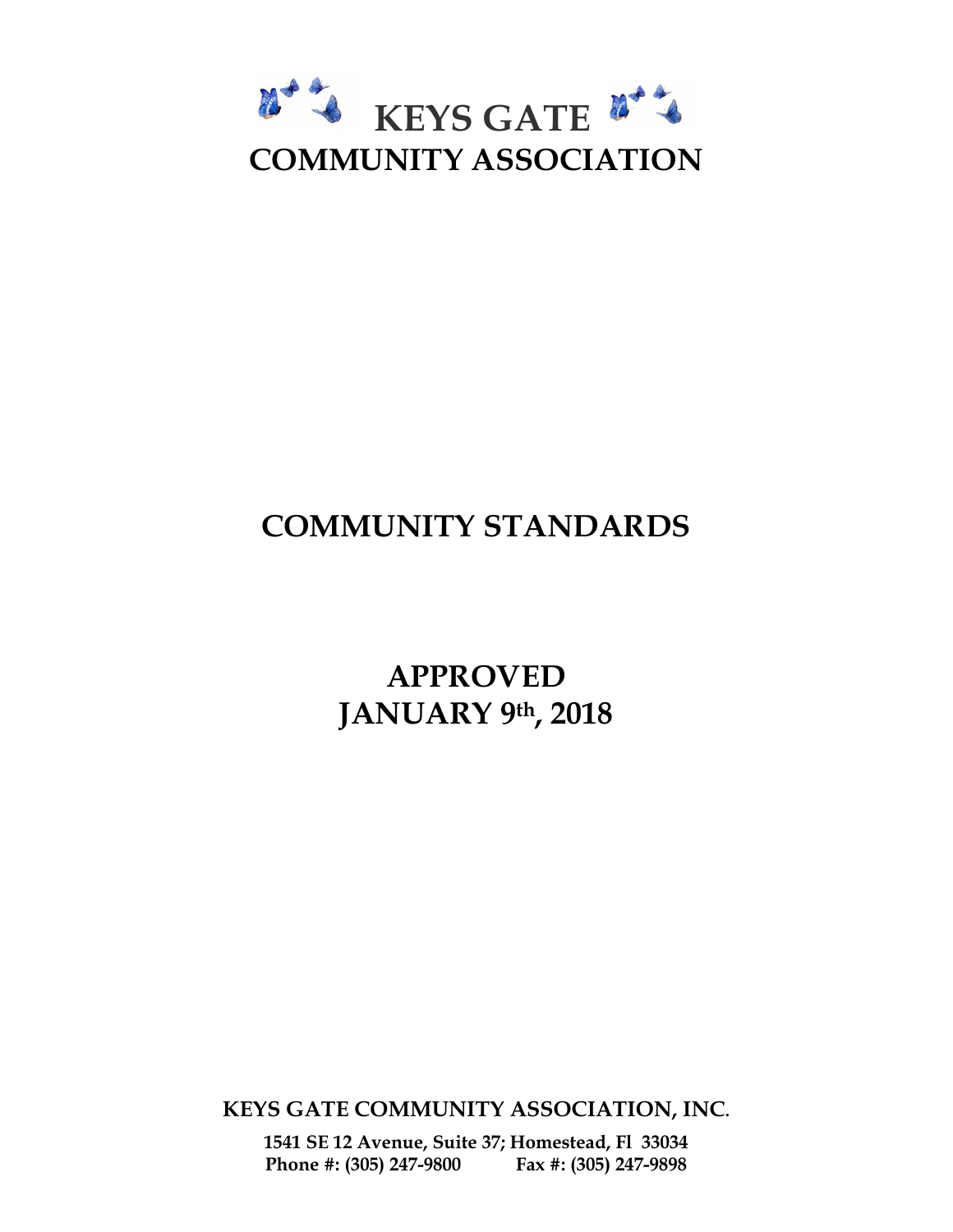#### **COMMUNITY STANDARDS**

#### **PREAMBLE**

The Amended and Restated Declaration of Master Covenants for Keys Gate, as amended (collectively the "**Declaration**") provides for an Architectural Control Committee (the "**Committee**"). The Declaration also provides that the Committee shall, from time to time, adopt written rules and regulations of general application governing its procedures, which Rules and Regulations shall be approved by the Keys Gate Community Association, Inc. (the "**Association**"). M&H Homestead, as Declarant under the Declaration, has appointed the Committee and in accordance with the duties and obligations imposed upon the Committee by the Declaration, the Committee hereby adopts the following Rules and Regulations governing its procedures, which shall be known as the Community Standards.

1. **Defined Terms.** All initially capitalized terms shall have the meanings set forth in the Declaration unless otherwise defined herein.

#### 2. **The Architectural Control Committee.**

- 2.1. **Necessity of Architectural Review and Approval.** No improvement or structure of any kind including, without limitation, any building, fountain, statue, fence, wall, swimming pool, screen enclosure, exterior paint or finish, hurricane protection, pet house, swale, sewer, drain, disposal system, decorative building, landscape device, tree, landscaping, or object, recreational or other external lighting, or any other improvement of any kind shall be commenced, erected, placed or maintained upon any Lot, nor shall any addition, change or alteration therein or thereon be made, unless and until the plans, specifications and location of the same shall have been submitted to the Committee, and evaluated by the Committee as to the harmony of external design and location in relation to surrounding structures and topography and as to conformance with these Community Standards.
- 2.2. **Committee Membership.** The Committee shall consist of three (3) members.
- 2.3. **Powers and Duties of the Committee.** The Committee shall have the following powers and duties:
	- 2.3.1. **Amendments to Community Standards.** To recommend from time to time to the Board modifications and/or amendments to these Community Standards. Any modifications or amendments to these Community Standards shall be consistent with the provisions of the Declaration, and shall not be effective until approved by the Board and, prior to the Community Completion Date, by Declarant. Notice of any modification or amendment to these Community Standards, including a verbatim copy of such change or modification, shall be posted within Keys Gate, provided, however, the posting of notice of any modification or amendment to these Community Standards shall not constitute a condition precedent to the effectiveness or validity of such change or modification.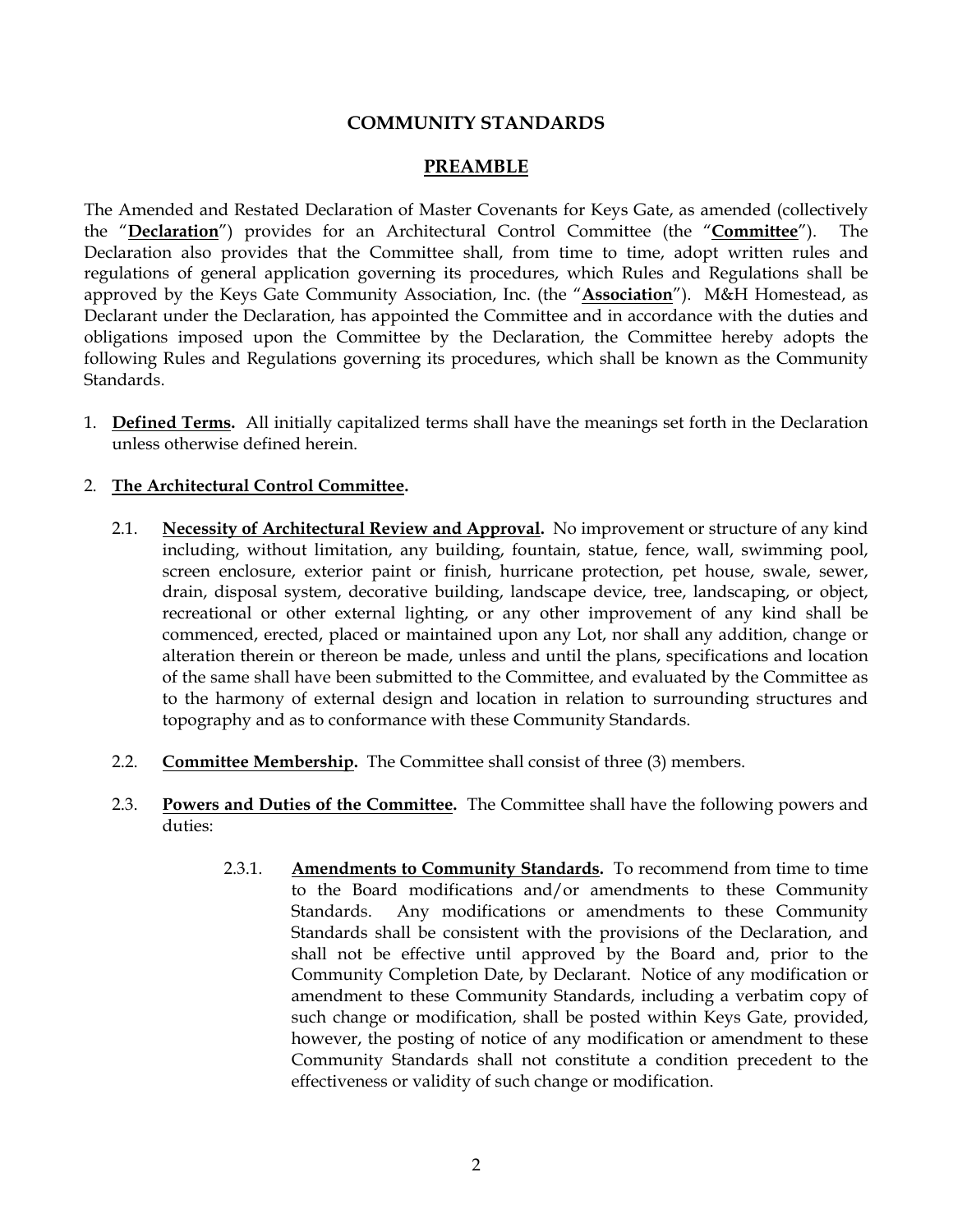- 2.3.2. **Right to Approve or Disapprove.** To approve or disapprove any improvements or structure of any kind, including, without limitation, any building, landscape device or object, or other improvement or change or modification thereto, the construction, erection, performance or placement of which is proposed upon any Lot and to approve or disapprove any exterior addition, changes, modifications or alterations therein or thereon. All decisions of the Committee shall be submitted in writing to the Board, and evidence thereof shall be made by a certificate in recordable form, executed under seal by the President or any Vice President of the Association. Any party aggrieved by a decision of the Committee shall have the right to make a written request to the Board, within thirty (30) days of such decision, for a review thereof. The determination of the Board upon reviewing any such decision shall in all events be dispositive.
- 2.3.3. **Deviations.** To deviate from the provisions of these Community Standards for reasons of practical difficulty or particular hardship which otherwise would be suffered by any Owner, without consent of the Owner of any adjoining or adjacent Lot, which shall be manifested by written agreement, shall not constitute a waiver of any restriction or provision of these Community Standards as to any other Lot.
- 2.3.4. **Inspections.** To make inspections during construction of any structure or improvement to ensure that such structure or improvement is being constructed in accordance with the plans previously submitted to and approved by the Committee.
- 2.3.5. **Quorum.** A majority of the Committee shall constitute a quorum to transact business at any meeting. The action of a majority present at a meeting at which a quorum is present shall constitute an action of the Committee. In lieu of a meeting, the Committee may act in writing.
- 2.3.6. **Procedures.** The Committee shall adopt, from time to time, procedures and forms necessary to carry out its responsibilities under the Declaration and these Community Standards.
- 2.4. **Procedure.** In order to obtain the approval of the Committee each Owner shall observe the following:
	- 2.4.1. **Application.** Each applicant shall submit an application to the Committee with respect to any proposed improvement, or material change in an improvement, together with the required application and fee(s) as established by the Committee. The current application form is attached hereto as **Exhibit A**.
	- 2.4.2. **Plans Generally.** The Committee requires one (1) complete set of all plans and specifications for any improvement or structure of any kind, including without limitation, any building, fence, wall, swimming pool, enclosure, sewer, drain, disposal system, decorative building, landscape device or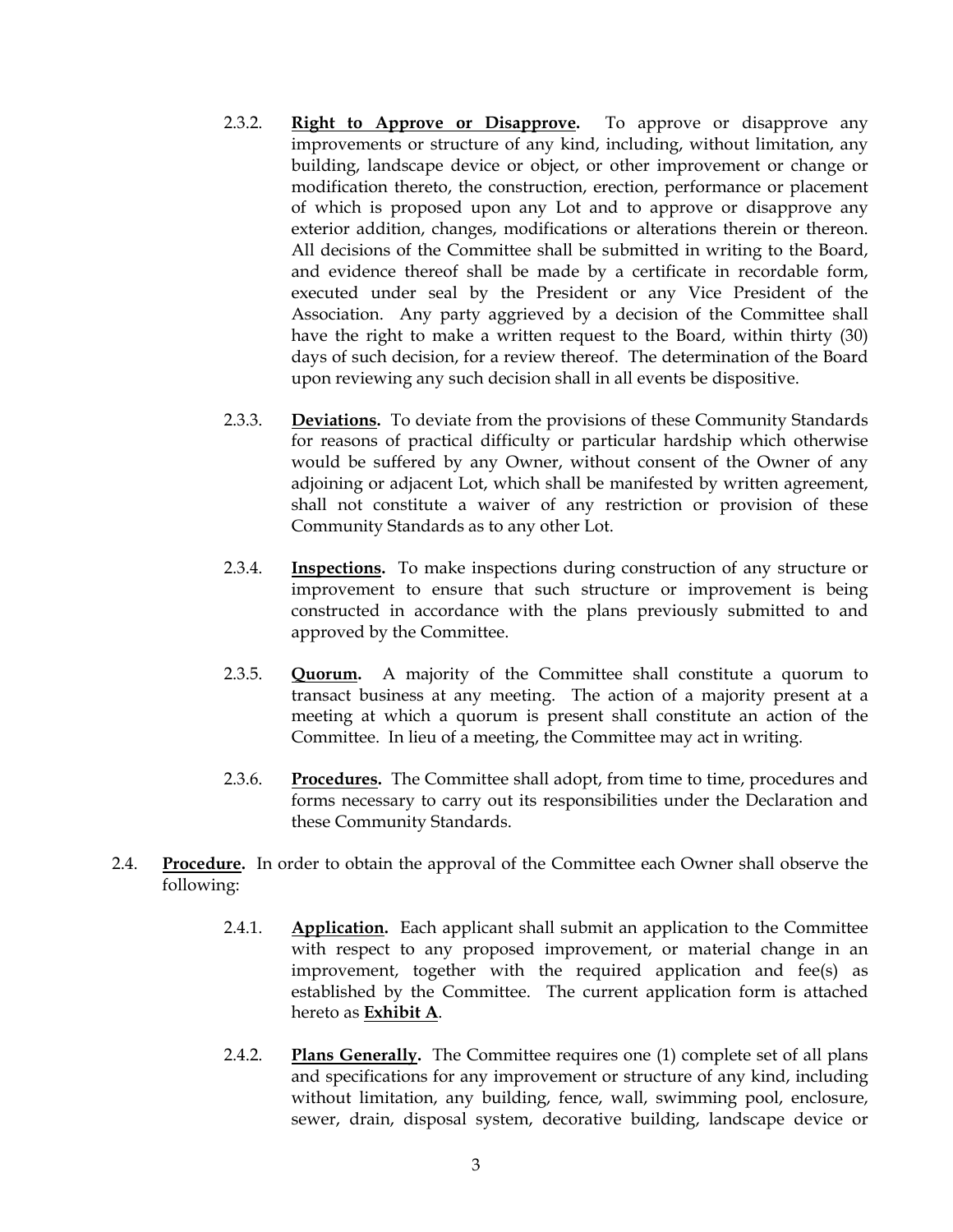object, or other improvement, the construction or placement of which is proposed upon any Lot, which plans shall include the proposed elevation of all floor slabs and pool decks, and one (1) complete set of the drainage plan, grading plan, tree survey, Lot survey, color plan and materials designation plan for such improvement or structure.

- 2.4.3. **Revised Plans.** Preliminary plans and drawings must be submitted to the Committee and approval of the same obtained. The Committee may require the submission of final plans and specifications if initial plans must be revised. All plans and drawings submitted must be signed by both the professional who has prepared such plans and drawings and the Owner of the Lot, and must include the following unless waived by the Committee:
- 2.4.3.1. A current certified survey of the Lot showing the proposed location of the improvement, grade elevation, contour lines, location of all proposed paved areas and location of all existing trees.
- 2.4.3.2. A landscape plan including a graphic depiction of the location and size of all plant materials on the site both existing and proposed, and the Latin and/or common names of all plants and their planted size.
- 2.4.4. **Plans Submitted.** The Committee is not responsible for plans submitted to the Committee for review as part of the application process. Each applicant should retain copies of such plans prior to submitting their plans for review.
- 2.4.5. **Building Materials.** The Committee may also require submission of samples of building materials and colors proposed to be used.
- 2.4.6. **Incomplete Application or Supplemental Information Required.** In the event the information submitted to the Committee for final review is, in the Committee's sole discretion, incomplete or insufficient in any manner, the Committee may request and require the submission of additional or supplemental information. The applicant shall, within fifteen (15) days thereafter, comply with the request. Should the applicant not comply within fifteen (15) days, the application shall be deemed disapproved by the committee.
- 2.4.7. **Time for Review.** No later than thirty (30) days after receipt of all information required by the Committee for final review, the Committee shall approve or deny the application in writing. The Committee shall have the right to refuse to approve any plans and specifications which are not suitable or desirable, in the Committee's sole discretion, for aesthetic or any other reasons or to impose qualifications and conditions thereon. In approving or disapproving such plans and specifications, the Committee shall consider the suitability of the plan, the harmony thereof with the surrounding area and the effect thereof on adjacent or neighboring property. In the event the Committee fails to respond within the said thirty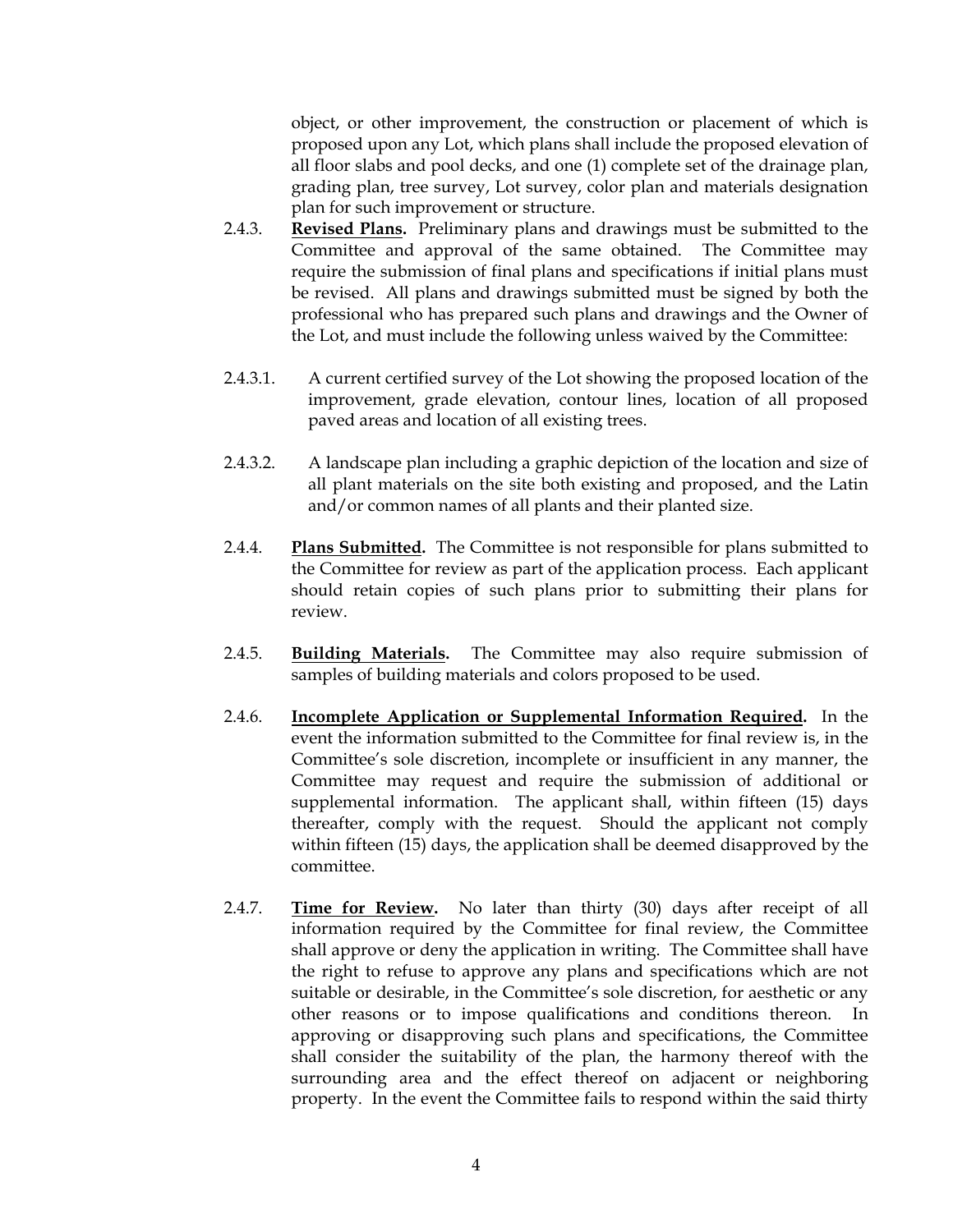(30) day period, the plans and specifications shall be deemed disapproved by the Committee.

- 2.4.8. **Rehearing.** In the event that the Committee disapproves any plans and specifications, the applicant may request a rehearing by the Committee for additional review of the disapproved plans and specifications. The meeting shall take place no later than thirty (30) days after written request for such meeting is received by the Committee, unless applicant waives this time requirement in writing. The Committee shall make a final written decision no later than thirty (30) days after such meeting. In the event the Committee fails to provide such written decision within said thirty (30) days, the plans and specifications shall be deemed disapproved.
- 2.4.9. **Appeal to Board.** Upon final disapproval (even if the members of the Board and Committee are the same); the applicant may appeal the decision of the Committee to the Board within thirty (30) days of the Committee's written review and disapproval. Review by the Board shall take place no later than thirty (30) days subsequent to the receipt by the Board of the Owner's request therefore. If the Board fails to hold such a meeting within thirty (30) days after receipt of request for such meeting, then the plans and specifications shall be deemed approved. The decision of the Committee, or if appealed, the Board, shall be final and binding upon the applicant, his heirs, legal representatives, successors and assigns.

#### 3. **The Criteria.**

- 3.1. **Alterations.** Any and all alterations, deletions, additions and changes of any type or nature whatsoever to then existing improvements or the plans or specifications previously approved by the Committee shall be subject to the approval of the Committee in the same manner as required for approval of original plans and specifications.
- 3.2. **Time for Completion.** Construction of all improvements shall be completed within one (1) year of the application date. If after one (1) year the improvement has not been completed, the Association may deem the Owner in violation.
- 3.3. **Work Commencement.** No work shall commence prior to approval by the Committee. No foundation for a building shall be poured, nor pilings driven, nor shall construction commence in any manner or respect, until the layout for the building is approved by the Committee. It is the purpose of this approval to assure that removal of desirable existing trees is minimized and that the building is placed on the Lot in its most advantageous position. If after the one (1) year time period, the improvement has not commenced, the application will be automatically deemed disapproved. The Owner must then resubmit for approval.
- 3.4. **Permits.** The Owner is solely responsible to obtain all required building and other permits from all governmental authorities having jurisdiction and is responsible for compliance with all applicable City of Homestead and Miami-Dade County building and zoning codes.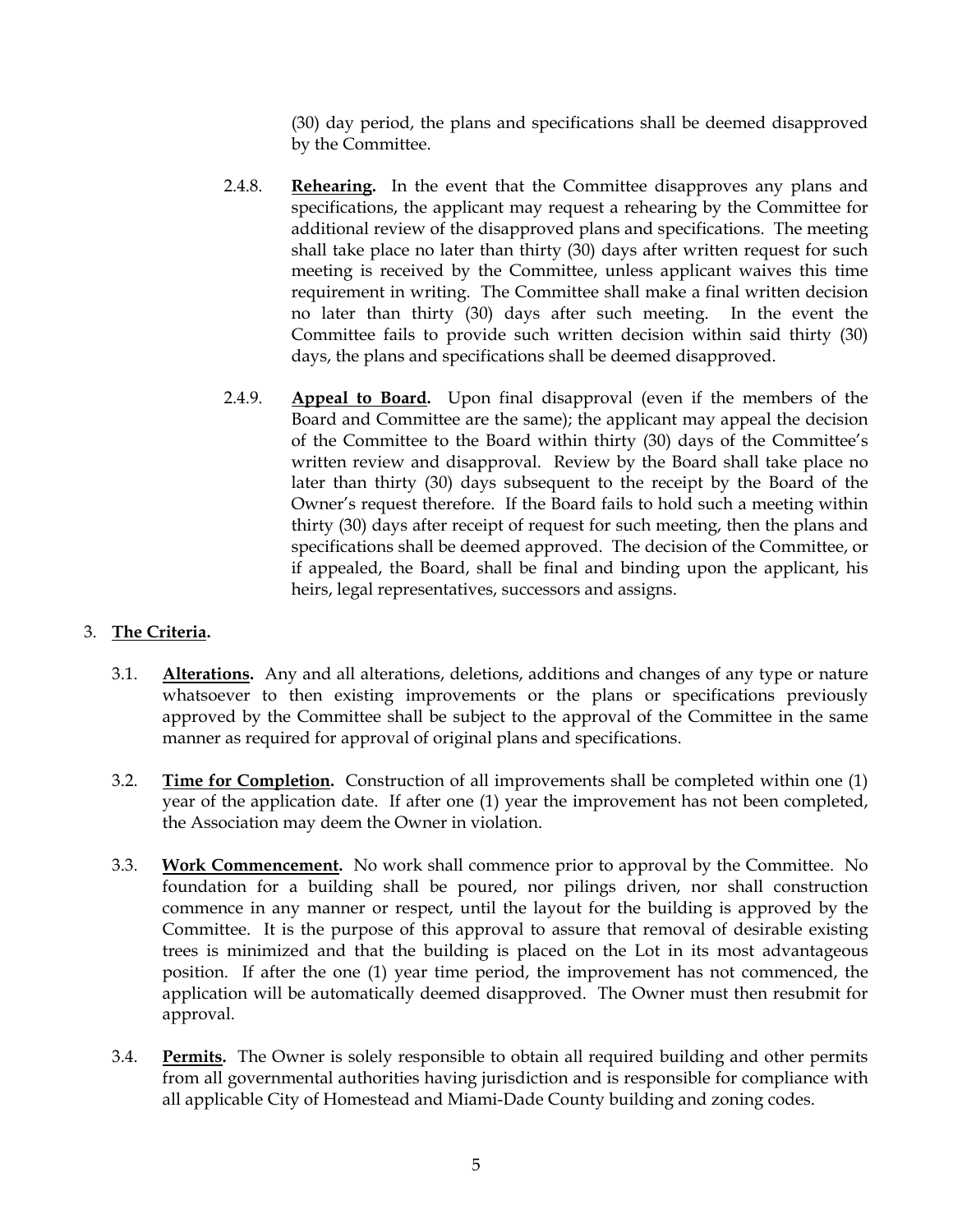- 3.5. **Harmony and Appearance.** The Committee shall have the right of final approval of the exterior appearance of all Residences including the harmony of the architectural design with the other Residences within Keys Gate, including but not limited to, the quality and appearance of all exterior building materials.
- 3.6. **Architect.** All Residences in Keys Gate shall be designed by a registered architect.
- 3.7. **Entrances.** The minimum front, side and rear setback and minimum square footage for all Residences in Keys Gate shall be as required by the Miami-Dade County Zoning Code. Where condominiums permit, the Committee, at its sole discretion, may require larger setbacks.
- 3.8. **Type.** No building shall be erected, altered, placed or permitted to remain on any residential Lot other than a Residence. Unless approved by the Committee as to use, location and architectural design, no garage, tool or storage room, playhouse, screened enclosure, greenhouse, cabana, shelter canopy, or carport canopy, may be constructed separate and apart from any residential building, nor can such structure(s) be constructed prior to construction of the main residential dwelling.
- 3.9. **Exterior Color Plan.** The Committee shall have final approval of all exterior color plans including materials, and each Owner must submit to the Committee, a color plan showing the color of all exterior surfaces which shall include samples of the actual colors to be utilized and the materials. The Committee shall determine whether the color plan and materials are consistent with the Residences in the surrounding areas and that they conform with the color scheme of Keys Gate. The color plan must be submitted prior to construction or repainting. The Committee, at the direction of Association, reserves the right, and is hereby given the right, to determine that any building in Keys Gate is in need of exterior painting. In the event the determination is made that a building requires exterior painting, the Committee shall give the Owner(s) of such building notice of such determination which notice shall be accompanied by the demand that such Owner(s) must comply with such demand within forty-five (45) days after the mailing of such notice. In the event such Owner(s) fail to comply with such notice and demand, the Committee shall have the right, but not the obligation, to cover the cost of such exterior painting including, without limitation, an administrative fee equal to the greater of \$50.00 or fifteen percent (15%) of the cost of the work. Association shall have full lien rights against the Lot as set forth in the Declaration.
- 3.10. **Roof Eaves and Gables.** All roofs, including the replacement of all or any part of a roof, must be approved by the Committee. The flashing is not permitted to have a metal finish. All flashing must be painted. No metal finish or aluminum color will be allowed. All required heat and plumbing vents shall not penetrate the roof on the road-side of the building unless determined to be absolutely necessary by the Committee. In all events such vents and roof edge flashing shall be painted the same color as the roof. A sample of the material to be used, including the color of the material, must be submitted with the application of approval of a roof or for the replacement of a roof with any material other than the existing material. Asphalt shingles shall be permitted. All roofs are to be maintained free of any leaks, mold or damage. In the event that tile or shingle damage due to wind or a storm occurs, it is the Owner's responsibility to fix the damage as soon as possible except for Arbor Park or any condominium building within Keys Gate. Owners are required to maintain the cleaning of their roof except for Arbor Park or any condominium building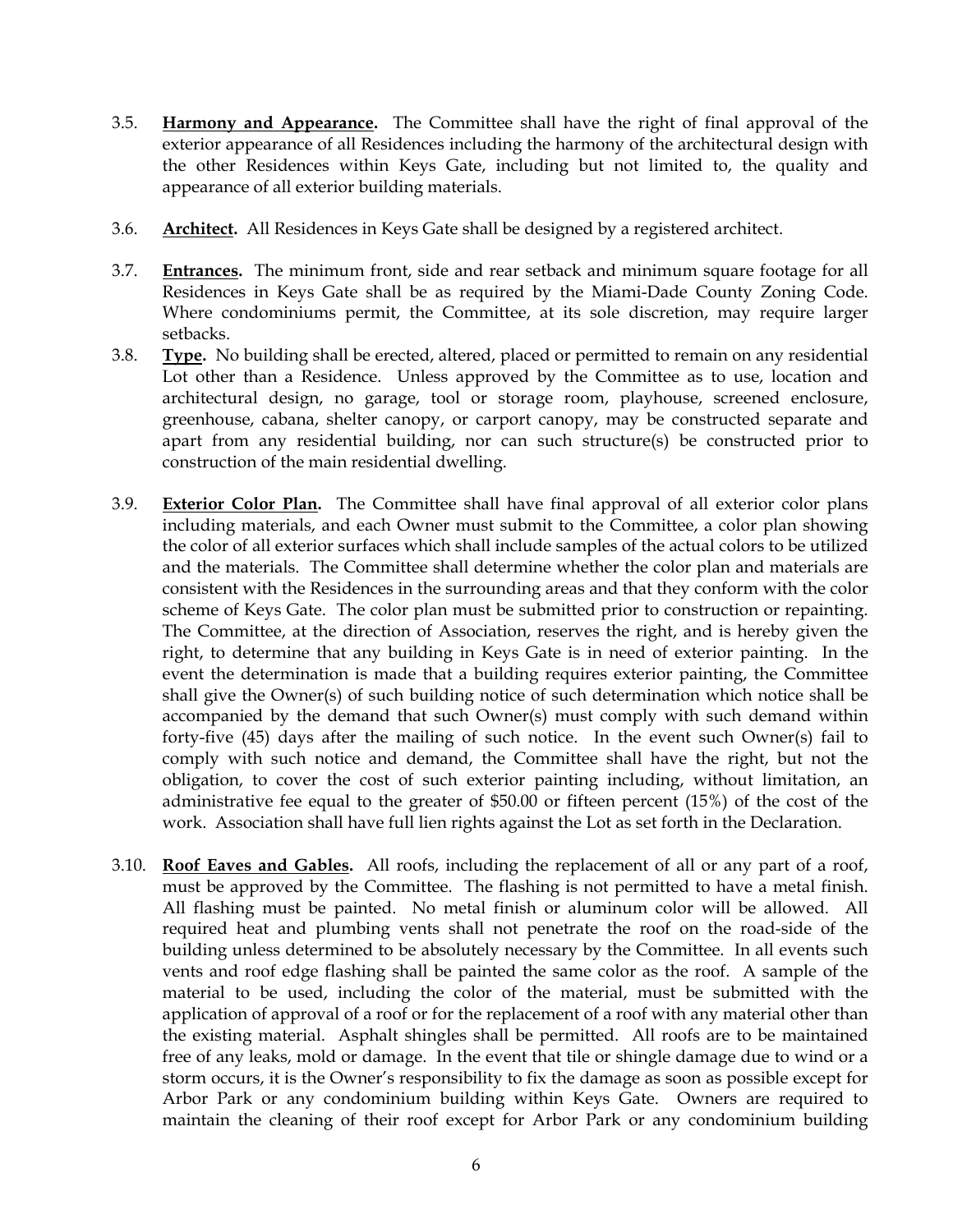within Keys Gate. The cost of pressure washing the roof will be at the Owner's expense except for Arbor Park or any condominium building within Keys Gate.

- 3.11. **Window Frames.** Window frames other than wood must be either anodized or electronically painted or in harmony with the exterior. If a window frame is steel/metal, the color should be in harmony with the exterior. No metal finish or aluminum color will be allowed. Wood frames must be painted, sealed or stained.
- 3.12. **Front, Rear and Side Facades.** The treatment of the rear and side façade will be similar to that of the front elevations of the Residence and similar materials will be used.
- 3.13. **Garages.** No carports will be permitted unless approved by the Committee. If a Residence will not have a functioning garage, as herein permitted, the façade of the garage shall comply with the applicable provisions of this Section. Garage doors may be changed to have embossed facing and shall contain lights only in the upper panels of the garage door. All garage doors must be color compatible with the Residence exterior. In the event that the Committee approves an Owner's application for the conversion of a garage, such conversion shall not, in any manner, interfere with parking.
- 3.14. **Signs.** The following signs shall be permitted:
	- 3.14.1. Such signs as Association shall establish as being necessary for purposes or orientation, directional, or traffic control.
	- 3.14.2. Such signs are presently authorized to developers and builders until such time as the Lots are sold.
	- 3.14.3. A realtor may place one (1) for-sale sign in the front yard of the Residence without prior approval from the Committee. Except for Towngate, Center Gate, Arbor Park, and Cali Greens. Once the Residence is sold, such sign shall be removed immediately. Sign will be no larger than one (1) square foot.
	- 3.14.4. A pool builder may place a sign as needed for permit purposes during construction of a pool. Such signs shall be removed immediately upon completion of construction.
	- 3.14.5. No sign of any kind shall be displayed to the public view in Keys Gate, nor on the Common Areas, nor on entryways or on any vehicles within Keys Gate, except such as are placed by Declarant, the Golf Club or their affiliates, unless approved by the Committee. Posting of notices require prior approval of Management and must be posted in designated areas only.
- 3.15. **Holiday Lighting/Decoration.** Holiday lights may be placed on Residences within Keys Gate as long as the lights do not create a nuisance (e.g. unacceptable spillover to adjacent lot or excessive traffic) and as set forth in the Declaration. In no event shall holiday lights and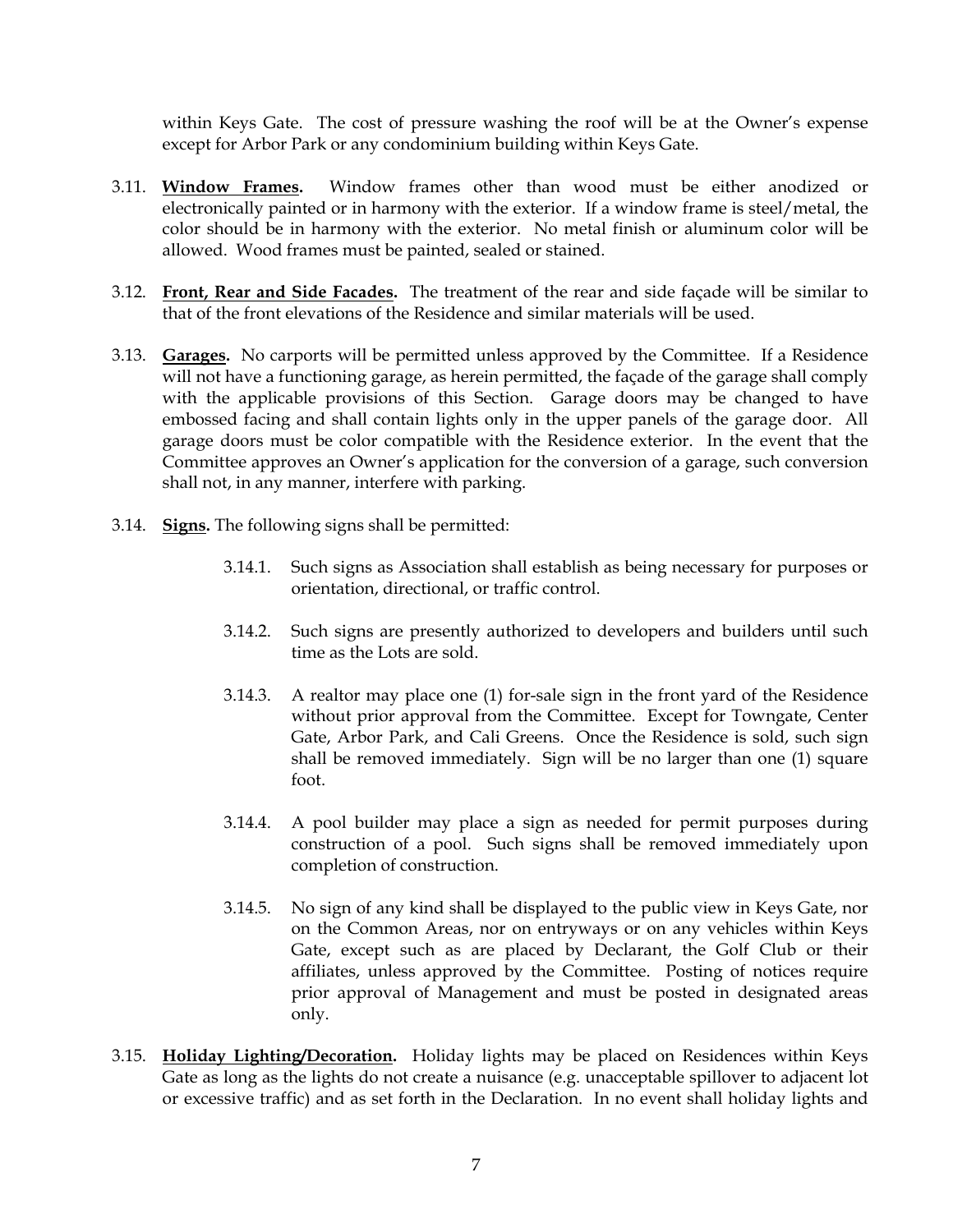decorations remain on any portion of the outside of a Residence and/or Lot for longer than thirty (30) days at the end of the holiday.

- 3.16. **Games, Play Structures and Recreational Equipment.** No basketball backboard, swing set, gym, sand box, nor any other fixed game or play structure, platform, dog house, playhouse or structure of a similar kind or nature shall be constructed in the front yard of any Lot. Such structures, however, shall be permitted to be constructed in the rear yard of any Lot with the prior written approval of the Committee. Use of portable basketball hoops shall only be permitted in the front yard and parking area/driveway of Residences in neighborhoods and must be stored away from view when not in use. Additionally, notwithstanding the foregoing, swing sets **and Trampolines** shall be permitted in the rear yards of Residences with an **ACC approved** enclosed fence within East Lake, Keys Landing, Fairways, Dunwoodie, Shores and Palm Isles. No basketball hoop (portable or not in nature) is permitted in Arbor Park, Towngate, Center Gate, Cali Greens, and Northgate. All equipment must be maintained and kept in good condition.
- 3.17. **Tennis Courts.** No tennis courts shall be permitted.
- 3.18. **Temporary Structures.** Except as may be approved or used by Declarant during construction and/or sales periods, no structure of a temporary character, trailer, basement, tent, shack, garage, barn, mobile home, recreational vehicles, or other building shall be used on any Lot at any time as a Residence either temporary or permanently. Without limiting the foregoing, no structures of a temporary character shall be kept on any lot or Common Area, including streets, within Keys Gate at any time or used at any time as a Residence, either temporarily or permanently, however, that the Association may use or authorize the use of tents and similar equipment for temporary functions such as parties.
- 3.19. **Gas Containers.** No gas tank, gas container or gas cylinder shall be permitted to be placed on or about the outside of any Residence or on or about any ancillary building, except for one (1) gas cylinder, not to exceed twenty (20) lbs. capacity, connected to a barbecue grill and such other tank designed and used for household purposes as shall be approved by the Committee.
- 3.20. **Window Air Conditioning.** No window or wall air conditioning units shall be permitted.
- 3.21. **Mailboxes.** No mailbox, paper box, or other receptacle of any kind for use in the delivery of mail or newspapers or magazines or similar material shall be erected on any Lot unless approved by the Committee. Declarant reserves the right, to be exercised at its option, to provide each Residence with a wall receptacle to be attached to the Residence for the receipt of mail. Each Owner, at the request of the Committee, shall replace the boxes or receptacles previously employed for such purpose with the wall receptacles and attach them to the Residences.
- 3.22. **Utility Connections.** Building connections for all utilities, including, but not limited to, water, electricity, telephone, and television shall be run underground from the proper connecting points to the building structure in such a manner to be acceptable to the governing utility authority. No exposed wiring on the exterior of a structure will be permitted other than originally installed by Declarant. Easements for installation and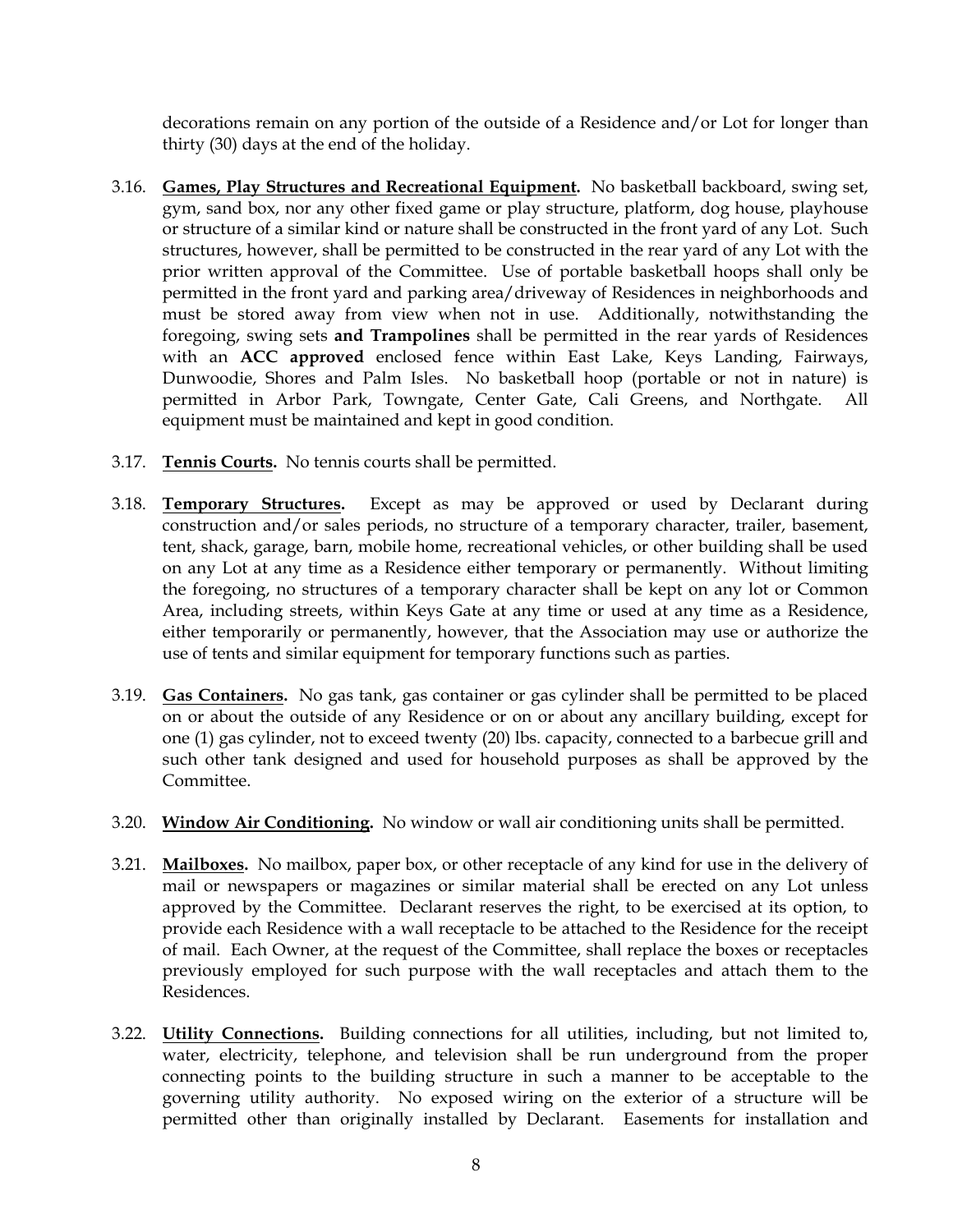maintenance of utilities and cable television and other lines, systems and equipment are reserved as shown on the recorded plats covering Keys Gate and as thereafter modified. The area of each Lot covered by an easement and all improvements in the area shall be maintained continuously by either the owner of the Lot or by the Association depending on the Neighborhood, except as provided herein to the contrary and except for installation for which a public authority or utility company is responsible. The City of Homestead, Florida, Florida Power & Light Company, Southern Bell Telephone and Telegraph Company, City Gas Company of Florida, Declarant and its affiliates, and their successors and assigns, shall have a perpetual easement for the installation and maintenance, of water lines, sanitary sewers, storm drains, and electric and telephone lines, cable and conduits, under and through the utility easements as shown on the plats. Declarant shall have exclusively a perpetual easement for the installation and maintenance of cable and community antennae radio and television lines. Any damage caused to pavements, driveways, drainage structures, sidewalks, or other structures in the installation and maintenance of utilities shall be promptly restored and repaired by the utility whose installation or maintenance caused the damage. All utilities within Keys Gate, whether in street rights of ways or utility easements, shall be installed and maintained underground, unless approval for above ground installation is received from the Committee, and such approval above ground installations on a temporary basis.

- 3.23. **Antenna.** All outside antennas, antenna poles, antenna masts, electronic devises, satellite dish antennas, or antenna towers are subject to the prior written approval of the Committee. The Committee may require that all such items be screened from view and that the installation of the antenna comply with all applicable safety restrictions, including any restrictions as to location and height of antenna as imposed by applicable fire codes, electrical codes, zoning codes, and building codes. An approved flagpole may not be used as an antenna.
	- 3.23.1. Not withstanding any provision herein to the contrary, unless the Committee disapproves the following proposed improvements within fifteen (15) days after the Committee receives written request for such approval, the following requests shall be deemed approved by the Committee:
	- 3.23.1.1. Installation of an antenna designed to receive direct broadcast satellite services, video-programming services via multipoint distribution services, and/or television broadcast services.
	- 3.23.1.2. Installation of a satellite earth station antenna that is one (1) meter or less in diameter.
- 3.24. **Flags.** No flag or banner shall be exhibited, displayed, inscribed, painted or affixed in, or upon any part of Keys Gate that is visible from the outside without the prior written approval thereof being first had and obtained by the Committee as required by these Community Standards. No in-ground flag poles, except as Declarant may use, shall be permitted within Keys Gate, unless written approval of the Committee is obtained. Notwithstanding the following, flags which are no larger than  $24'' \times 36''$ , attached to a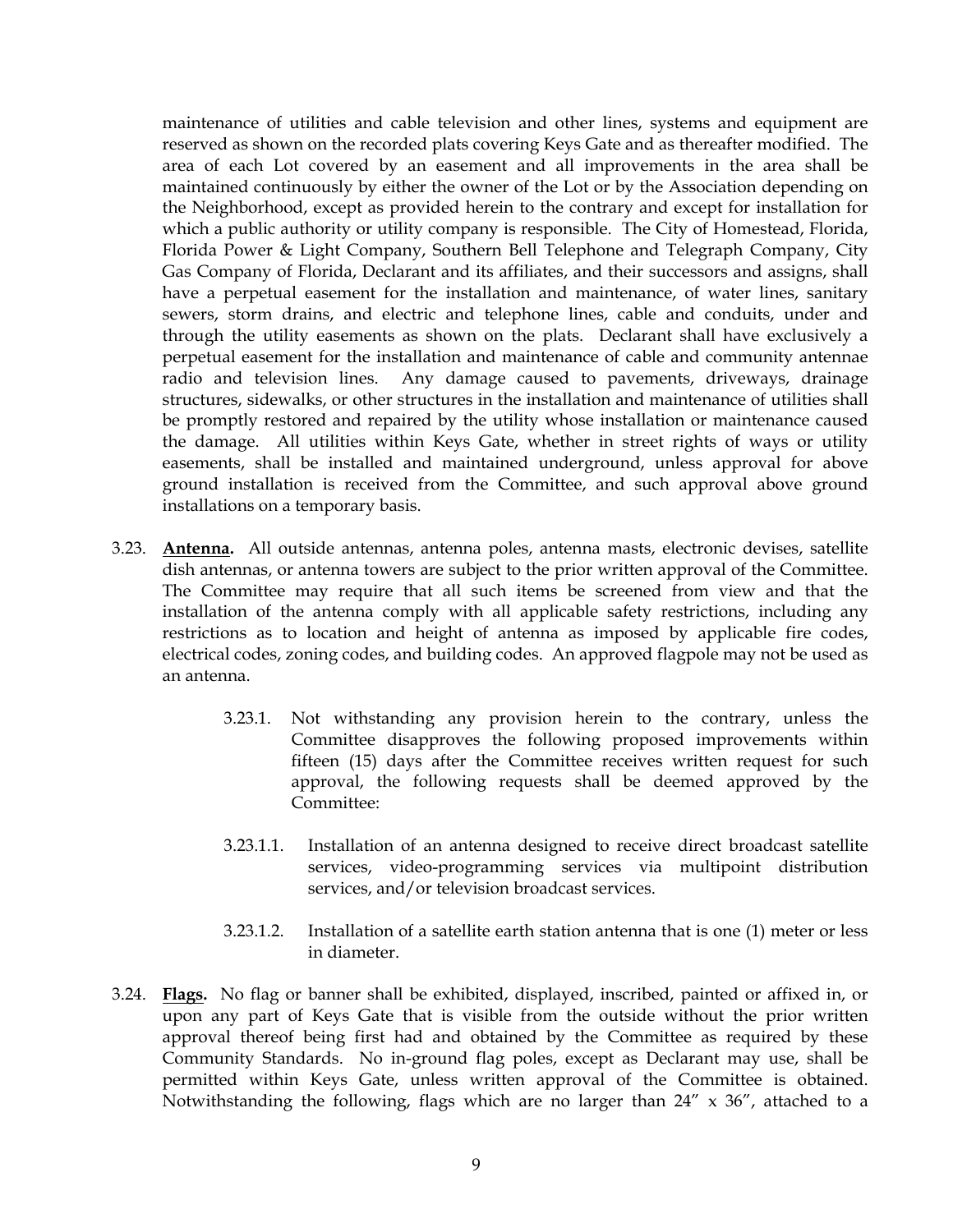Residence and displayed for the purpose of a holiday, shall be permitted without Committee approval. In addition, American flags are permitted at all times.

- 3.25. **Additions.** Rain water from new construction, new roof or changed grading must not run on neighboring property as to create a nuisance. The location of all windows in a new construction must not adversely affect the privacy of adjoining neighbors. Additions must comply with all City of Homestead and Miami-Dade County Regulations. Plans and specifications showing the design and location of the additions are subject to the review and approval of the Committee. Each Owner is responsible for maintaining established drainage patterns on the Lot comprising the Residence so as not to adversely affect drainage in any other portion of Keys Gate.
- 3.26. **Awnings.** Awnings are only permitted at the rear of Residences and must be retractable or removable. All awnings and shutters must be approved by the Committee and must be color compatible with exterior of the Residence. Bahama Shutters are not permitted. Notwithstanding the foregoing, any front awnings approved by the Board prior to the adoption of these Community Standards shall be permitted to remain.
- 3.27. **Doors.** The replacement of exterior doors may be wood in nature (mahogany, oak, or cherry). If door has a glass inlay it must adhere to hurricane standards. All metal doors must be white or beige and cannot be painted to look like wood. All exterior entrance doors must be compatible with the Neighborhood and approved by the Committee.
- 3.28. **Glass Block.** The use of glass block on an existing Residence, or the use of glass block in an addition to an existing Residence, or the use of glass block in the construction of a new Residence, will be limited to use on sides or rear of the Residence and shall not be used in front of the Residence.
- 3.29. **Storage Sheds.** Storage sheds are permitted provided they are not visible from the street or lakeview.
- 3.30. **Gutter and Solar Collections.** All gutters must be white or beige in color. Gutter down spouts must not concentrate water flow onto neighboring properties. Solar collectors must not be installed so as to be visible from the street.
- 3.31. **Hurricane Shutters.** All hurricane shutters must conform to the City of Homestead and Miami-Dade County standards. The type and style is subject to the review and approval of the Committee. Shutters are to be white or beige in color only, except Northgate shutters must be white.
	- 3.31.1. Hurricane Shutters may only be installed within seventy-two (72) hours of when a hurricane or tropical storm watch or warning is posted. Shutters must be removed or opened within seven (7) days from the passing of a storm or the removal of a hurricane watch or warning. CLEAR PANELS may remain in the front of the residence indefinitely. At no other time may shutters be up or closed.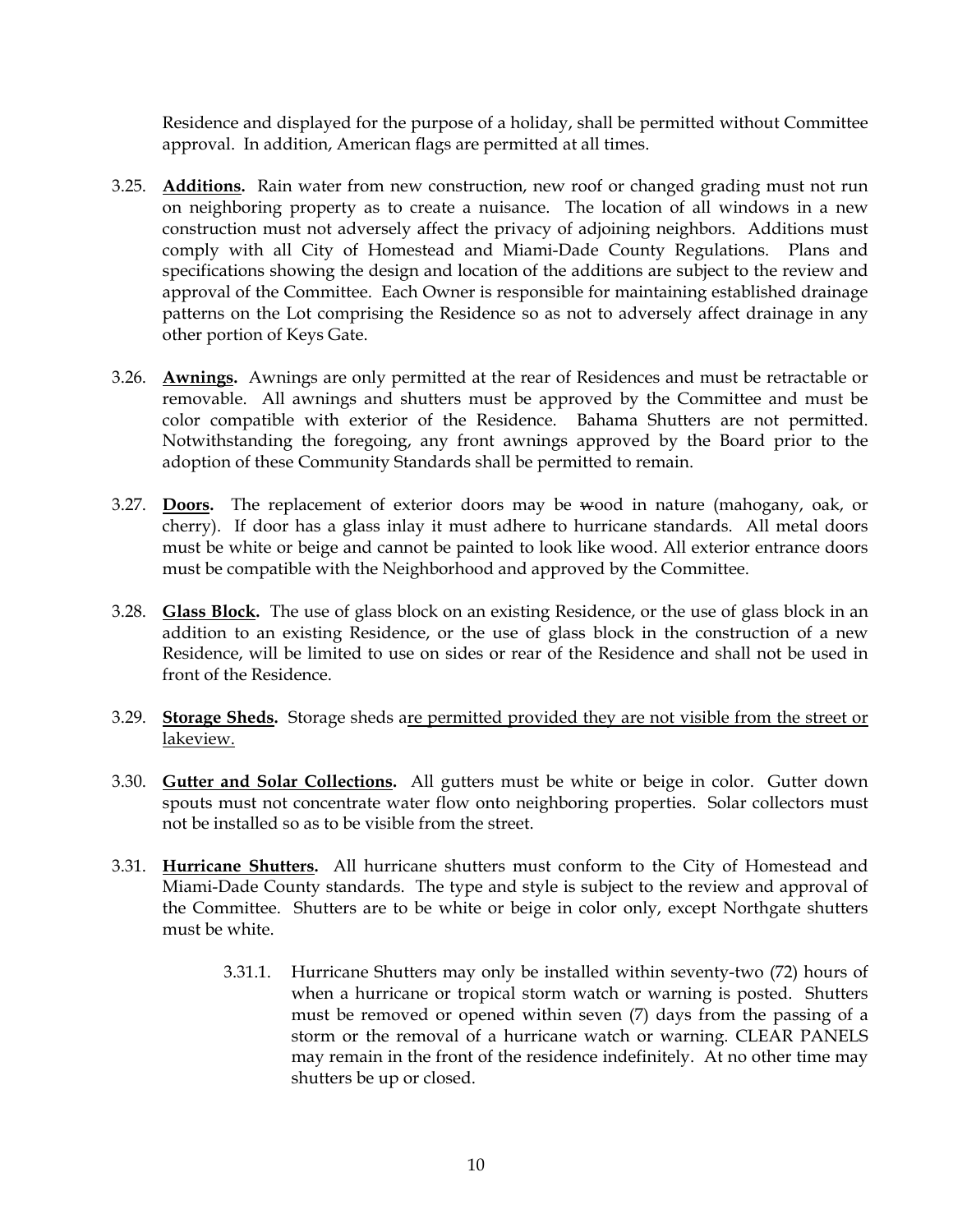- 3.31.2. Seasonal residents may leave their hurricane shutters closed May through November only as long as the property manager is notified in writing. Such residents are required to secure the exterior of the Residence by removing any unsecured items including but not limited to patio furniture, flower planters, lawn ornaments, garden statues and benches. The shutters must be opened upon return to the residence, regardless of the month.
- 3.32. **Reflective Materials.** No building shall have any aluminum foil placed in any window or glass door placed on any glass, except such as may be approved by the Committee for conservation purposes with the following guidelines:
	- 3.32.1. Visible light reflection (exterior) shall not be more than thirty-five (35%) percent.
	- 3.32.2. The product shall be warranted for adhesion and anti-fogging.
	- 3.32.3. Windows of each elevation shall be consistent in appearance.
	- 3.32.4. If delaminating occurs corrective action shall be taken by the homeowner.
- 3.33. **Walkways.** Plans and specification showing the location of new or modified walkways are subject to review and approval of the Committee.
- 3.34. **Concrete Patio Slabs.** Plans and specifications showing the location of new or modified patio slabs are subject to the review and approval of the Committee.
- 3.35. **Wood Decks.** Wood decks can be built on the side or rear of the Residence with the approval of the Committee. Plans and specifications showing the design and location of new or modified wood decks are subject to the review and approval of the Committee and are subject to all City of Homestead and Miami-Dade County code standards and ordinances, including code setbacks.
- 3.36. **Handicap Considerations.** Notwithstanding any other rule, regulation, or restriction, the Board of Directors shall make reasonable accommodations in the Rules and Regulations or restrictions if those accommodations may be necessary to afford a handicapped person equal opportunity to use and enjoy the common elements.

#### 4. **Express Approval.**

- 4.1. **Approval.** Notwithstanding any provision herein to the contrary, unless the Committee disapproves one of the following proposed improvements within thirty (30) days after the Committee receives written request for such approval, the request shall be deemed approved by the Committee.
	- 4.1.1. Repaint house exteriors and trims in the identical color previously approved by the Committee.
	- 4.1.2. Resurface existing driveways in the identical color/material previously approved by the Committee.
	- 4.1.3. Replace existing wood siding with the identical wood material previously approved by the Committee.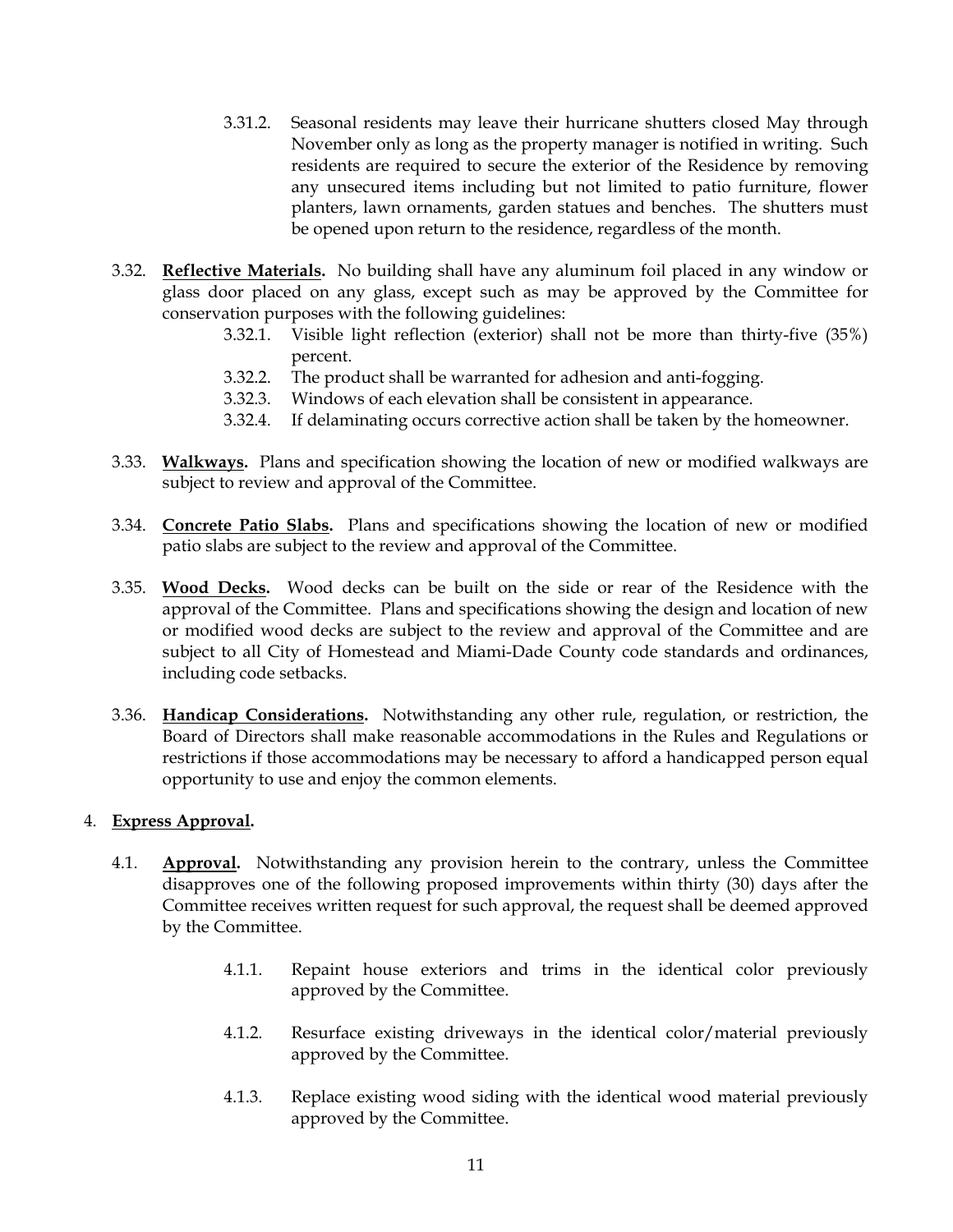- 4.1.4. Replace existing screening with identical screening materials previously approved by the Committee.
- 4.1.5. Replace existing exterior doors with identical exterior doors previously approved by the Committee.
- 4.1.6. Replace existing roof with the identical roof material previously approved by the Committee.
- 4.1.7. Installation of hurricane shutters.
- 4.1.8. All references in this paragraph to "identical" shall mean that such item shall be replaced with an item that is identical in all respects to the existing item (i.e., the identical style, texture, size, color, type, etc.).
- 5. **Deviations.** No construction may commence until the final plans and specifications have been approved by the Committee. No deviations on the exterior of the Residence from the approved plans and specifications shall be permitted and the Committee may require work to be stopped if a deviation is discovered until the deviation is corrected. Association may withhold assurance of its Certificate of Compliance if the completed Residence deviates from the Committee approved plans and may take appropriate action against the responsible parties to require conformance to the Committee approved plans.
- 6. **Administrative Fees and Compensation.** As a means of defraying its expense, the Committee may institute and require a reasonable filing fee to accompany the submission of the preliminary plans and specifications, to be not more than one fourth of one percent  $(1/4%)$  of the estimated cost of the proposed improvement, subject to a minimum fee of \$25.00. No additional fee shall be required for resubmissions. No member of the Committee shall be entitled to any compensation for services preformed pursuant to these Community Standards. In addition, if special architectural or other professional review is required of any particular improvement, the applicant shall also be responsible for reimbursing the Committee for the cost of such review.
- 7. **Liability.** Notwithstanding the approval by the Committee of plans and specifications submitted to it or its inspection of the work in progress, neither the Committee, Declarant, Association, nor any other person acting on behalf of any of them, shall be responsible in any way for any defects in any plans or specifications or other material submitted to the Committee, nor for any defects in any work completed pursuant thereto. Each applicant submitting plans or specifications to the Committee, Association, and Declarant release the same from any and all claims resulting there from including reasonable attorneys' and paraprofessional fees and costs. The approval of any proposed improvements or alterations by the Committee shall not constitute a warranty or approval as to, and no member or representative of the Committee or the Board shall be liable for, the safety, soundness, workmanship, materials or usefulness for any purpose of any such improvement or alteration nor as to its compliance with governmental or industry codes or standards. By submitting a request for the approval of any improvement or alteration, the requesting Owner shall be deemed to have automatically agreed to hold harmless and indemnify the aforesaid members and representatives, and Association generally, from and for any loss, claim or damages connected with such aspects of the improvements or alterations.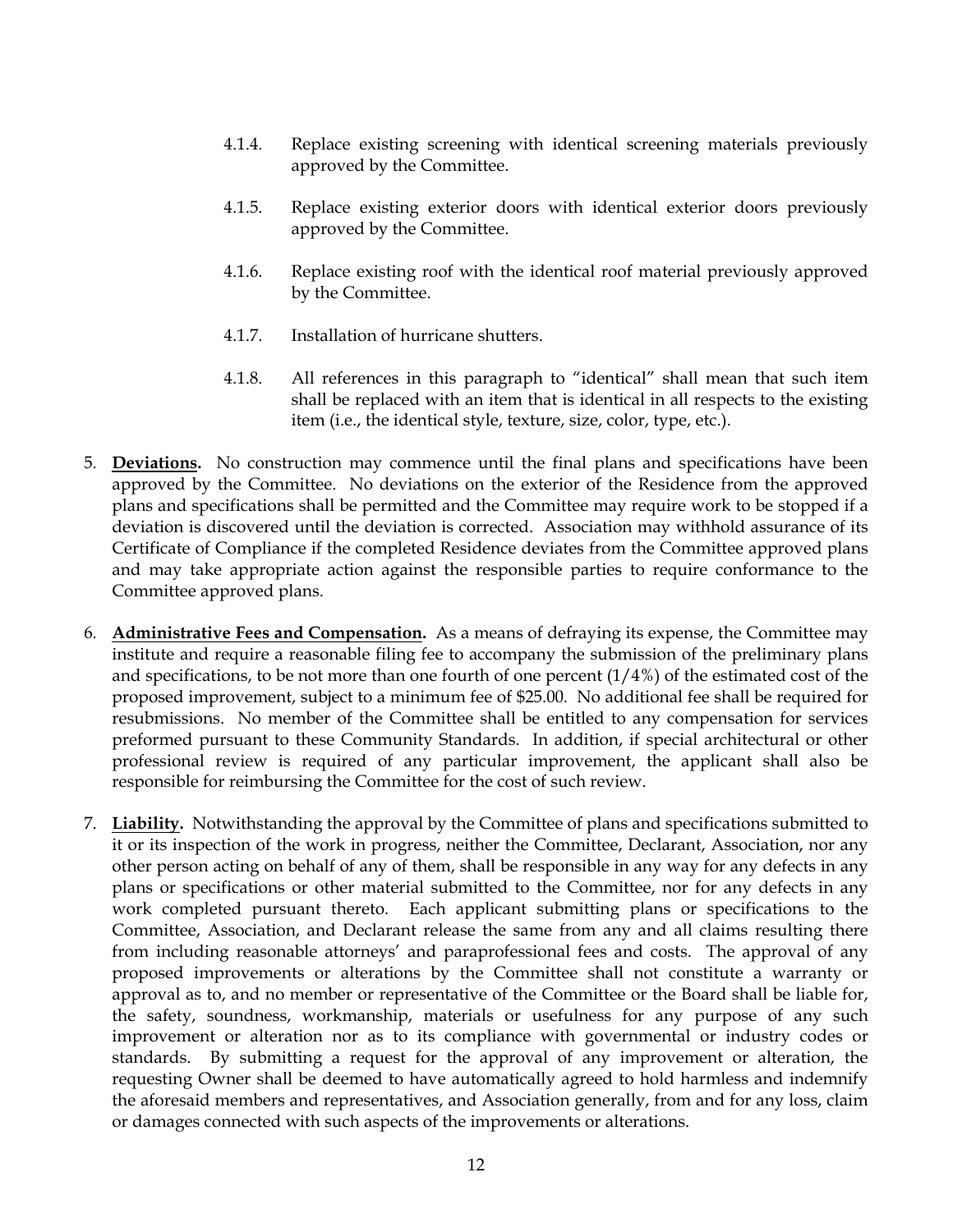- 8. **Construction by Owners.** The following provisions govern construction activities by Owners after consent of the Committee has been obtained:
	- 8.1. **Miscellaneous.** Each Owner shall deliver to the Committee copies of all construction and building permits when received by the Owner. Each construction site in Keys Gate shall be maintained in a neat and orderly condition throughout construction. Construction activities shall be performed on a diligent, workmanlike and continuous basis. Roadways, easements, swales, Common Areas and other such areas in Keys Gate shall be kept clear of construction vehicles, construction materials and debris at all times. No construction office or trailer shall be kept in Keys Gate and no construction materials shall be stored in Keys Gate subject, however, to such conditions and requirements as may be promulgated by the Committee. All refuse and debris shall be removed or deposited in a dumpster on a daily basis. No material shall be deposited or permitted to be deposited in any canal or waterway or Common Area or other Residences in Keys Gate or be placed anywhere outside of the Residence upon which the construction is taking place. No hazardous waste or toxic materials shall be stored, handled and used, including, without limitation, gasoline and petroleum products, except in compliance with all applicable federal, state and local statutes, regulations and ordinances, and shall not be deposited in any manner on, in or within the construction or adjacent property or waterways. All construction activities shall comply with the foregoing, the Committee shall have the right, but not the obligation, to cause the boards and/or signs to be removed and to charged a Personal Assessment against the Owner to cover the cost of removal including, without limitation, an administrative fee equal to the greater of \$50.00 or fifteen percent (15%) of the cost of such removal.
	- 8.2. **Required Lists.** There shall be provided to the Committee a list (name, address, telephone number and identity of contact person), of all contractors, subcontractors, material-men and suppliers (collectively "**Contractors**") and changes to the list as they occur relating to construction. Each builder and all of its employees and Contractors and their employees shall utilize those roadways and entrances into Keys Gate as are designated by the Committee for construction activities. The Committee shall have the right to require that each builder's and Contractor's employees check in at the designated construction entrances and to refuse entrance to persons and parties whose names are not registered with the Committee.
	- 8.3. **Owner Responsibility.** Each Owner is responsible for insuring compliance with all terms and conditions of these provisions and of these Community Standards by all of its employees and Contractors. In the event of any violation of any such terms or conditions by any employee or Contractor, or, in the opinion of the Committee the continued refusal of any employee or Contractor to comply with such terms and conditions, after five (5) days notice and right to cure, the Committee shall have, in addition to the other rights hereunder, the right to prohibit the violating employee or Contractor from performing any further services in Keys Gate. Each Owner is responsible for repairing damage to Common Areas cause by such Owners or Contractors work activities.
	- 8.4. **Committee Standards.** The Committee may, from time to time, adopt standards governing the performance or conduct of Owners, Contractors, and their respective employees within Keys Gate. Each Owner and Contractor shall comply with such standards and cause its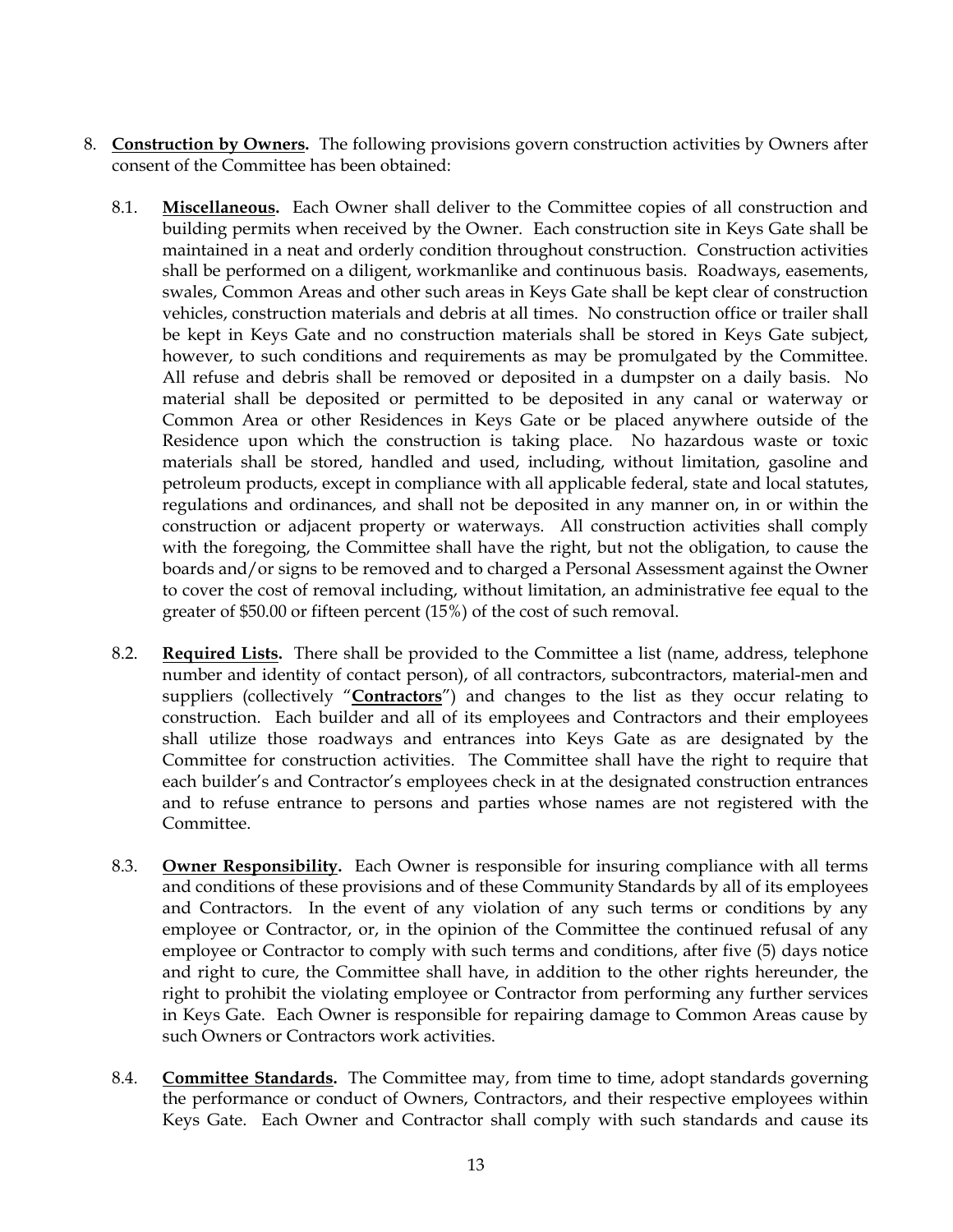respective employees to also comply with same. The Committee may also promulgate requirements to be inserted in all contracts relating to construction within Keys Gate and each Owner shall include the same therein.

- 9. **Inspection.** There is specifically reserved to Association and Committee and to any agent or member of either of them, the right of entry and inspection upon any portion of Keys Gate for the purpose of determination whether there exists any violation of the terms of any approval or the terms of this Declaration or these Community Standards.
- 10. **Violation.** If any improvement shall be constructed or altered without prior written approval, or in a manner which fails to conform with the approval granted, the Owner shall, upon demand of Association or the Committee, cause such improvements to be removed, or restored until approval is obtained or in order to comply with the plans and specifications originally approved. The Owner shall be liable for the payment of all costs of removal or restoration, including all costs and attorneys' fees and paraprofessional fees at all levels including appeals, collections and bankruptcy, incurred by Association or Committee. The costs shall be deemed a Personal Assessment and enforceable pursuant to the provisions of the Declaration. The Committee and/or Association is specifically empowered to enforce the architectural and landscaping provisions of the Declaration and these Community Standards by any legal or equitable remedy.
- 11. **Court Costs.** In the event that it becomes necessary to resort to litigation to determine the propriety of any constructed improvement or to cause the removal of any unapproved improvements, Association and/or Committee shall be entitled to recover court costs, expenses and attorneys' fees and paraprofessional fees at all levels including appeals, collections and bankruptcy, in connection therewith.
- 12. **Exemption.** Notwithstanding anything to the contrary contained in these Community Standards, any improvements of any nature made or to be made by Declarant or its nominees, including, without limitation, improvements made or to be made to the Common Areas or any Residence, shall not be subject to the review of the Committee, Association, or the provisions of these Community Standards.
- 13. **Supplemental Exculpation.** Declarant, Association, the directors or officers of Association, the Committee, the members of the Committee, the Board, the members of the Board, or any person acting on behalf of any of them, shall not be liable for any cost or damages incurred by any Owner or any other party whatsoever, due to any mistakes in judgment, negligence, or any action of Declarant, Association, Committee, the Board, or their members, offices, or directors, in connection with the approval or disapproval of plans and specifications. Each Owner agrees, individually and on behalf of its heirs, successors and assigns by acquiring title to a Residence, that it shall not bring any action or suit against Declarant, Association or their respective directors or officers, the Committee or the members of the Committee, or their respective agents, in order to recover any damages caused by the actions of Declarant, Association, or Committee or their respective members, officers, or directors in connection with the provisions of this Section. Association does hereby indemnify, defend and hold Declarant and the Committee, and each of its members, officers, and directors harmless from all costs, expenses, and liabilities, including attorneys' fees and paraprofessional fees at all levels including appeals, of all nature resulting by virtue of the acts of the Owners, Association, Committee or their members, officers, and directors. Declarant, Association, its directors or officers, the Committee or its members, the Board or its members, or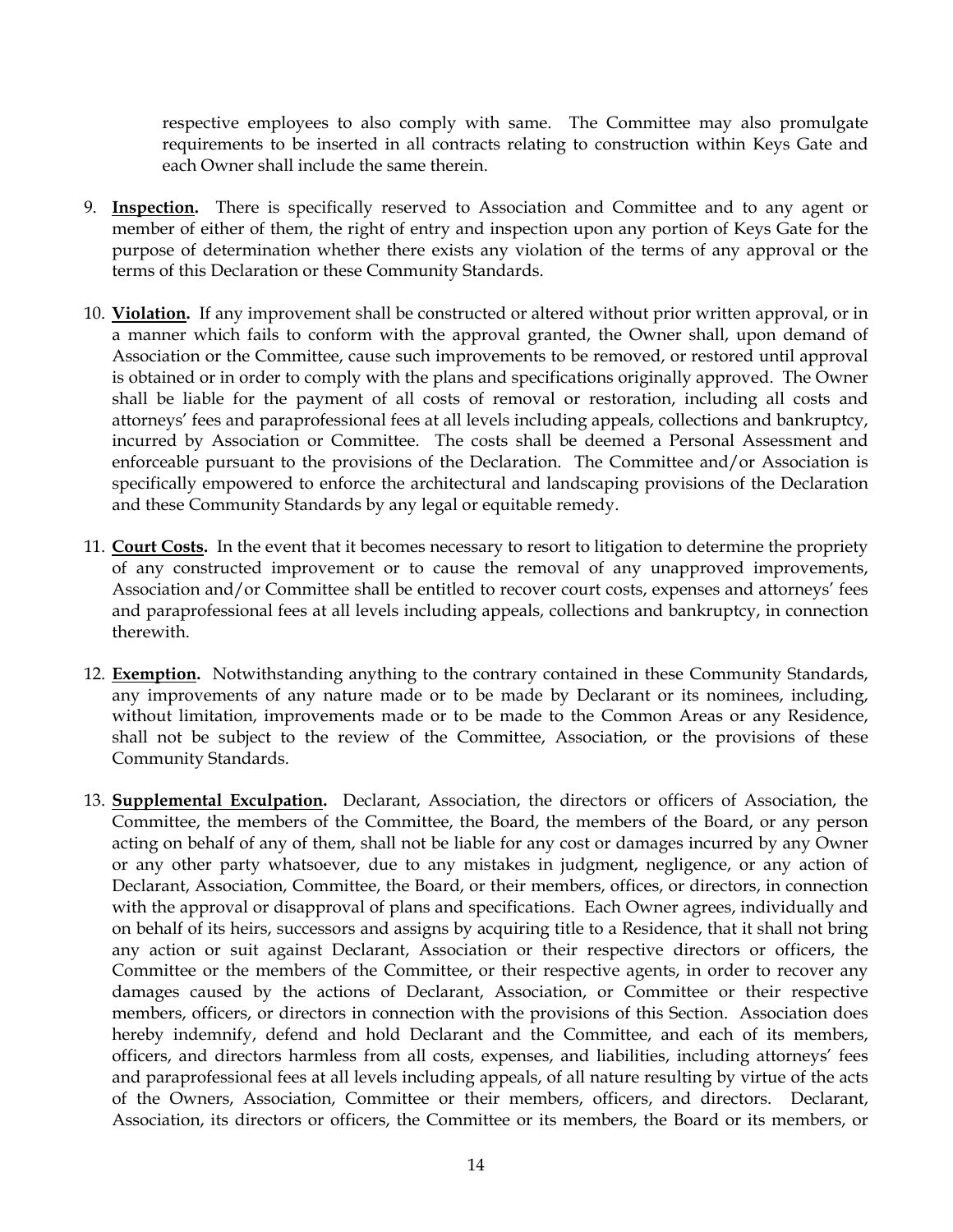any person acting on behalf of any of them, shall not be responsible for any defects in any improvements constructed pursuant thereto. Each party submitting plans and specifications for approval shall be solely responsible for the sufficiency thereof and for the quality of construction performed pursuant thereto.

- 14. **Driveway Construction.** All Residences shall have a driveway of stable and permanent construction on an approved base. Prior approval for other materials must be obtained from the Committee. A sample of the requested material to be used must be submitted at the time of application change. All requests for the extension or modification of a driveway must be submitted to the Committee with an application. These rules pertaining to driveways shall also pertain to walkways and private cart paths. Decorative coatings on driveways, sidewalks and entryways may be allowed provided the layout, design, color and materials are approved in advance by the Committee. Driveways are not permitted to be widened unless approved by the Committee. Circler driveways cannot exceed the width of the house. Extensions or widening cannot exceed past the entrance door walkway. No wall to wall concert driveways are permitted. Expansions are not allowed in Cali Green, North Gate, and Arbor Park.
	- 14.1. Stamped, or other definition type of driveways may be recoated with clear sealer to protect the surface.
	- 14.2. Driveways may be recoated with the following colors:
		- 14.2.1 Clear
		- 14.2.2. Tuf-Top Coating Bombay
		- 14.2.3. Behr Concrete Stain Catalina Stone
- 15. **Driveway Maintenance.** Driveways must be kept weed free, clean of oil spills and stains at all times. This may require the Owner to pressure clean or treat the driveway for weeds as needed at their expense.
- 16. **Ornamental Iron Security Grills.** Exterior front entrance grills are permitted. The design and color is subject to the review and approval of the Committee.
- 17. **Fences and Walls.** No fence or walls shall be constructed on any Residence without the prior approval of the Committee. The Committee shall require the composition and color of any fences or walls to be consistent with the material used in the Residence, surrounding Residences and other fences, if any. The finished side must face out. Fences running along either side of Residence require a minimum setback of fifteen (15) feet from the short side of the front of the house or match an ACC approved neighboring fence. Shores lots must have a 15 ft set back from the front of the house and set back must be equal on both sides. No double gates or rolling gates permitted. The use of landscape maintenance is the responsibility of the Owner. Notwithstanding any of the fence restrictions contained herein, fence restrictions for Lots that abut Palm Avenue shall be determined at a later date. The Committee may withhold its consent for the installation of any fence or wall that does not meet the following minimum standards:
	- 17.1. **Sides of Residence.** Maximum six (6) feet high wood (natural wood), shadowbox, stockade or green vinyl fence. (GreenVinyl is only permitted on the lake in The Shores) All stains must be approved by the Committee.
	- 17.2. **Rear Lake Front.** Maximum four (4) feet high. No color other than white aluminum or green vinyl chain link fence.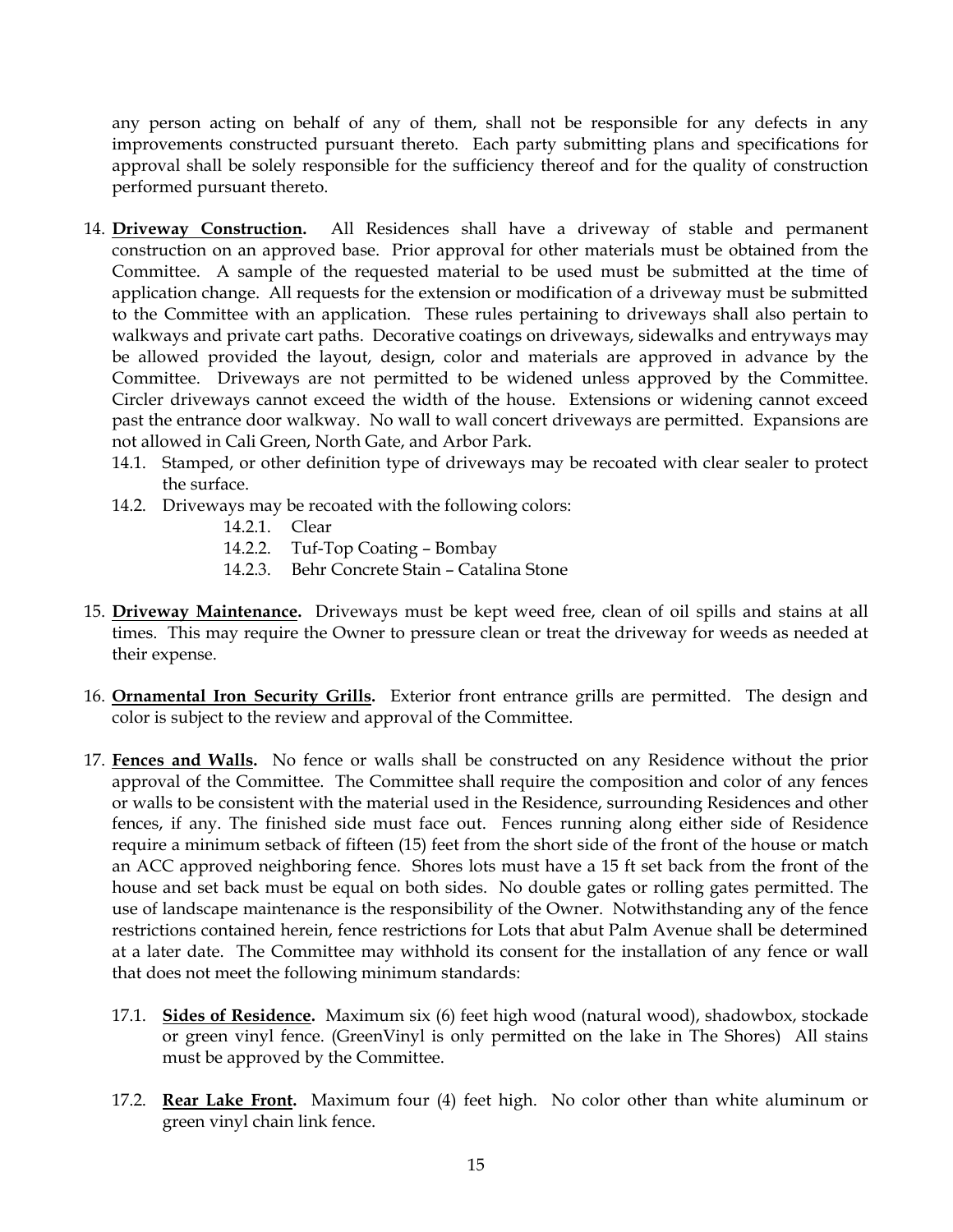- 17.3. **Rear Non-Lake Front.** Maximum six (6) feet high wood (natural wood, shadowbox, stockade or green vinyl fence. (Green Vinyl is only permitted on the lake in The Shores) All stains must be approved by the Committee.
- 17.4. **Lots on Golf Course.** Maximum four (4) feet high picket fencing or green vinyl fence. Fences running along either side of Residence require a minimum setback of fifteen (15) feet from the short side of the house. Fences are only permitted to run along property line.
- 17.5. **Lots Not on Golf Course or Waterfront.** Maximum six (6) feet high wood, shadowbox or stockade fence. Fences running along either side of Residence require a minimum setback of fifteen (15) feet from the short side of the **front of the** house. Fences are only permitted to run along property line.
- 17.6. **Lots on Lakes and Along Power Lines.** (**Lots on lakes can only have 4 foot green link fencing in The Shores)**Maximum height of the wood and/or shadowbox fence along side of Residence is six (6) feet high. Maximum four (4) feet high green vinyl chain link fence along rear property line. Fences running along either side of Residence require a minimum front setback of fifteen (15) feet from the short side of the front of the house. Fences are only permitted to run along property line and shall not encroach onto any Common Areas or easements.
- 17.7. **Lots not on Lakes or along Power Lines.** Maximum six (6) feet high wood shadowbox or stockade fence along side of Residence. Maximum six (6) feet high wood shadowbox or stockade fence along rear property line. Fences running along either side of Residence require a minimum front setback of fifteen (15) feet from the short side of **the front of the** house. Fences are only permitted to run along the property line and shall not encroach onto any Common Areas or easements. Approved hedges must be placed along exterior sides of fencing of all corner properties so that eventually the fence will be completely hidden by the hedge, which is also to be maintained at maximum height of 6 feet.
- 17.8. **Hedging in Lieu of Fencing.** Hedges must at all times be properly maintained and may not exceed four (4) **6 feet** in height. Hedges running along either side of Residence require a minimum front setback of fifteen (15) feet. Hedges are only permitted on the property lines and must follow the same guidelines for fencing. The choice of plant to be used in hedges requires the prior written approval of the Committee.
- 17.9. **Corner Lots by Common Areas.** Maximum six (6) feet high wood, shadowbox or stockade fence. Fences running along either side of Residence require a minimum setback of fifteen (15) feet from the short side of the front of the house. Double gates are prohibited. Approved landscaping must be placed in front of fence where there is no gate and along exterior fencing so that the hedge will eventually hide the fence. It must be maintained at a maximum height of 6 feet.
- 17.10. **Corner lots by Sidewalk Areas.** Maximum six (6) feet high wood, shadowbox or stockade fence Fences running along either side of Residence require a minimum setback of fifteen (15) feet from the short side of the front of the house. Finished side must face out. Double gates are prohibited. Approved landscaping must be placed in front of fence where there is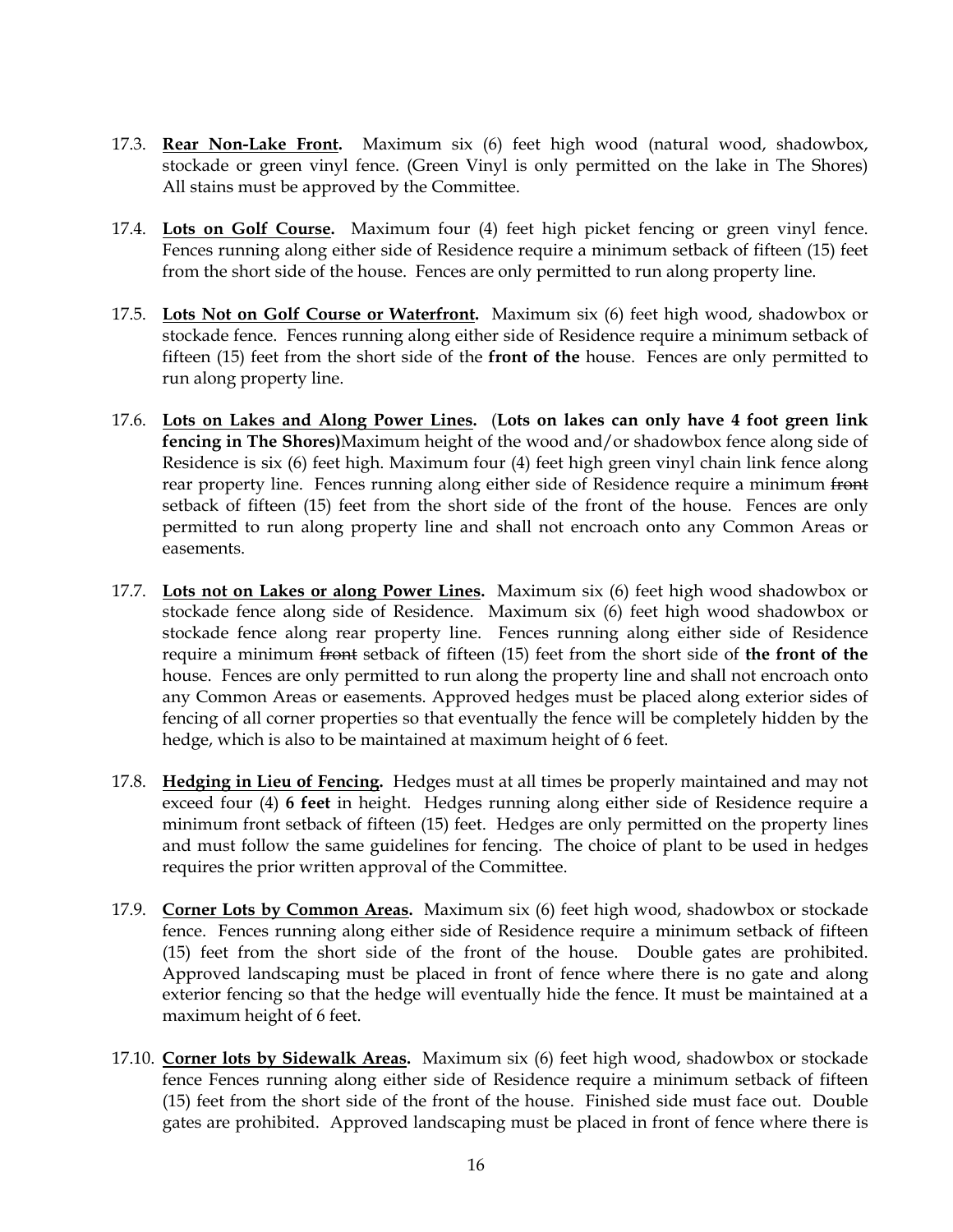no gate and along exterior fencing so that the hedge will eventually hide the fence. It must be maintained at a maximum height of 6 feet**.** A two (2) foot setback from the sidewalk is required to allow for planting of approved shrubbery. Properties on the landscape track must provide a 12 foot setback from the sidewalk. (This takes into account the 10 foot utility easement and the required 2 foot setback to allow for planting approved shrubbery.)

- 17.11. Notwithstanding the foregoing, the Committee, in their sole discretion, may require new fencing match adjacent neighbor fencing. Exceptions to the above may be permitted by the Committee due to the unique location of the Residence.
- 17.12. **Palm Isle Estate Fencing:** See KGCA ACC guidelines for fencing in Neighborhood Specific Community Standards, section 31.

#### **17.13. In locations where the 6' wood fence is allowed as per the above guidelines, the homeowner may stain 6' wood fence with ACC approval. Allowed natural wood color stains: Behr brand, stain colors: 1- Castle Grey ST 147 semi transparent; 2- Taupe ST 153 semi-transparent.**

- 18. **Swimming Pools.** Any swimming pool to be constructed on any Lot shall be subject to the requirements of the Committee, which include, but are not limited to, the following:
	- 18.1. Composition to be of material thoroughly tested and accepted by industry for such construction.
	- 18.2. The placement of all pools must satisfy or exceed established City of Homestead and Miami-Dade County setback and easement requirements in effect at the time of construction.
	- 18.3. For Lots located in North Gate and Augusta Greens Neighborhoods, screen enclosures shall not extend beyond the pool/patio area filled with concrete.
	- 18.4. Pools in North Gate, Shores, Eastlake, Dunwoodie, Keys Landing, and Fairways Neighborhoods may be enclosed by a screen enclosure or fence to the property boundaries so long as easements and setback requirements are observed and proper access is provided. In all other Neighborhoods, no pool area may be screened beyond a line extended and aligned with the side walls or rear walls of the Residence unless approved by the Committee.
	- 18.5. Screening may not extend beyond front entry fascia.
	- 18.6. All screen enclosures shall match the white aluminum window extrusions. **All screen enclosures must have a screen roof, as no metal roofs will be permitted in The Shores.** All screening must be gray in color and all metal support members, kick plates and doors must be white in color.
	- 18.7. The screening system, including roofing, must be approved by the Committee, all pools must be enclosed by a screen enclosure or fence in accordance with all laws and the City of Homestead and Miami-Dade County building and zoning codes.
	- 18.8. Location of badminton courts must be approved by the Committee.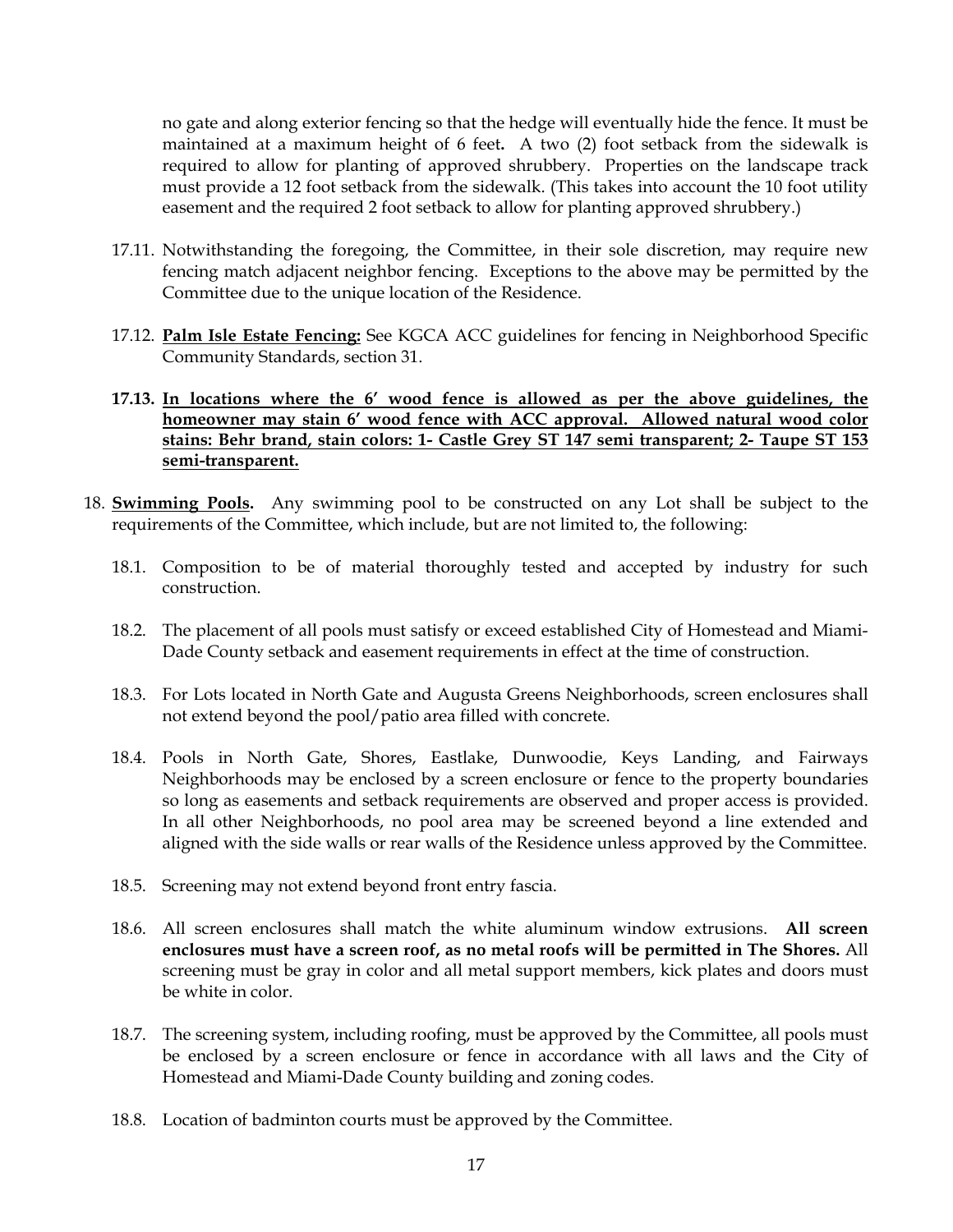- 18.9. No lighting of a pool or other recreation area shall be installed without the approval of the Committee, and if allowed shall be designed for recreation character so as to buffer the surrounding Residences from the lighting.
- 18.10. All applications for the installation of a swimming pool must be accompanied with a certified survey of the Lot dated no later than ninety (90) days preceding the application and the proposed pool and a building permit. The approval of the Committee is contingent upon receipt of the approved building permit. The pool must comply with all applicable setback requirements.
- 18.11. Jacuzzis and gazebos are permitted in the rear yards, or to be placed on a porch provided such porch is located in the rear of the Residence, of Residences within, Fairways, Augusta Greens, Eastlake, Dunwoodie, Keys Landing, Shores and Palm Isles Neighborhoods, subject to prior written approval of the Committee and must be maintained to community standards.
- 18.12. Pool filter and heating equipment must be placed out of view of neighboring properties and the noise level to neighboring properties must be considered in locating equipment. The need to minimize noise may be necessary at the discretion of the Committee. The need to screen/conceal equipment may be necessary.

#### **18.13. No above ground pools permitted.**

- 19. **Landscaping Criteria.** Basic landscaping plans for each Residence or the modifications to any existing landscaping plan must be submitted to and approved by the Committee. All landscaping must be installed as to fit in with neighboring properties. The Committee may reject the landscape plan based upon its review of its overall design and impact. Such landscaping plan must detail the location of beds and planting materials. In certain planting of dangerous plants or plants resulting in unusual or excessive debris will not be permitted. No landscaping shall be removed without the prior written approval of the Committee. Each Owner is solely responsible for compliance with landscaping and City of Homestead and Miami-Dade County building and zoning codes. The enhancement of a Lot with an alternate type of grass or with additional trees or shrubs is subject to approval by the Committee. Center Gate Condo section 25.5,6,7 & 8.
	- 19.1. Owners are not permitted to change or alter any landscaping on their property, unless they are adding annuals in designated landscape beds which are not in the way of routine landscape maintenance.
	- 19.2. A current list of approved plants and those that are not permitted to be planted in Keys Gate are located at the back of the manual.
	- 19.3. All yards are to be maintained by Owners on a regular basis. This includes but is not limited to weed control and edging, including street edging. Owners are also responsible for the maintenance of swales and set back areas.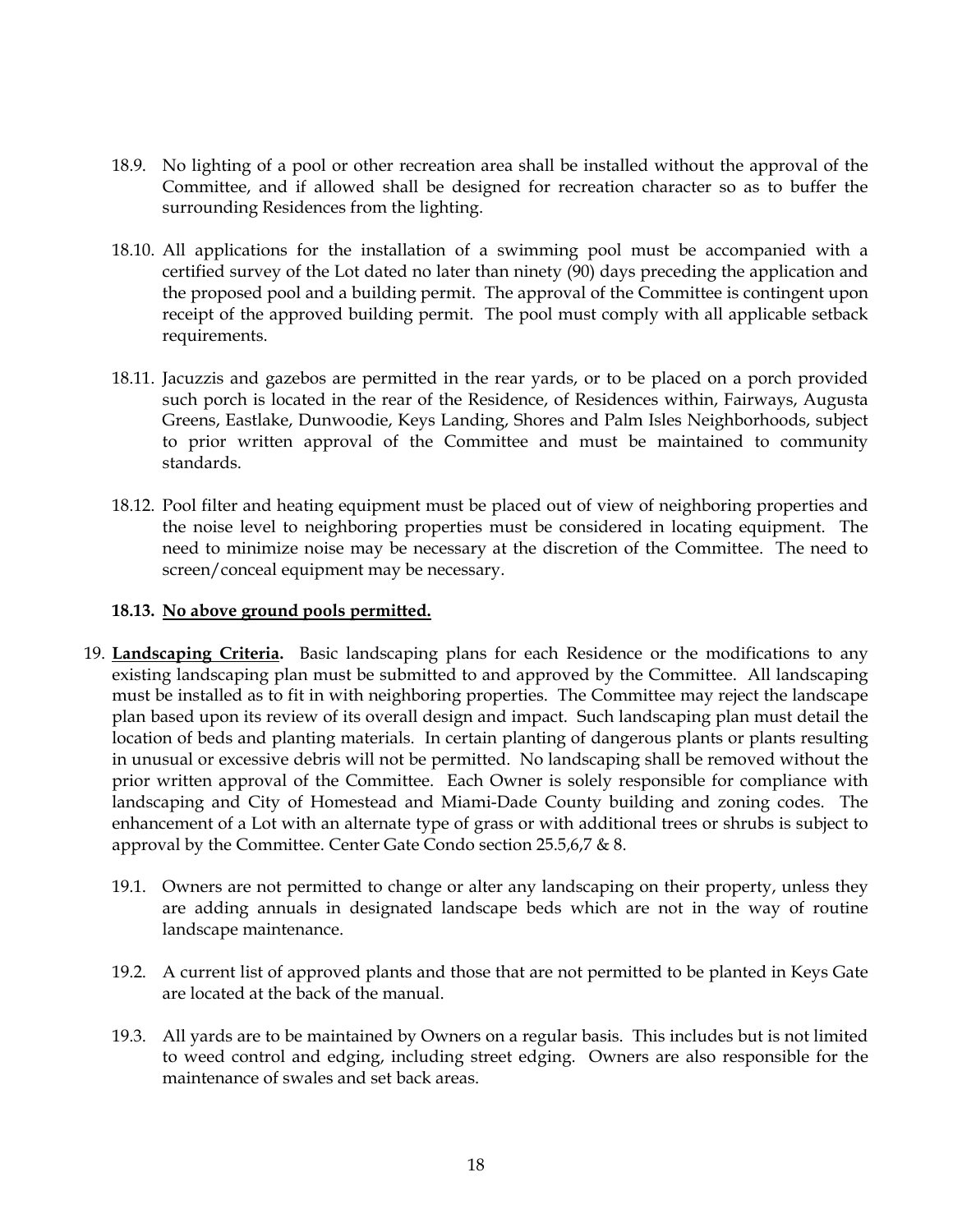- 19.4. All hedge material must be below or at the height of the fence. Hedges are not permitted to grow over the fence**.** All weeds must be removed from hedges and be properly maintained at all times.
- 19.5. The enlargement, relocation or addition of planting beds in the yard shall be permitted if approved by the Committee provided:
	- 19.5.1. The installation of fruit trees is in the rear of the property.
	- 19.5.2. The planting of hedges and shrubs provided the following guidelines are adhered to:
	- 19.5.2.1. Shrubs next to driveway are to be maintained at a height so that they do not become a visible barrier for vehicles.
	- 19.5.2.2. No artificial grass, plants, rocks or other landscaping devices with the exception of approved borders shall be placed on the exterior portions on any Lot.
	- 19.5.2.3. Decorative garden gravel is permitted in landscaping area with prior Committee approval.
	- 19.5.2.4. Minimal front Landscape specifications for Keys Gate Neighborhoods are two trees or palms, hedge under window and walkway. Architectural approval is required.
- **19.6. Vines are not allowed to grow on houses unless they are on a trellis; and the trellis has been approved on an Architectural Review Form (ACC). The following neighborhoods do not allow vines nor trellises: Arbor Park, Cali Greens, Centergate, North Gate and Towngate.**
- 20. **Landscaping Removal.** The removal of existing foundation plantings in front of a home is permitted if approved by the Committee provided that the replacement plants are to be similar in size and planting design to the original. Alternative plants are acceptable if approved in advance by the Committee.
- 21. **Border Material.** Is permitted if approved by the Committee. Such material may not exceed two (2) feet in height and the maintenance and proper installation of the border is the responsibility of the Owner.
- 22. **Lattice Work and Vines.** Is permitted according to design, placement, and plant selection and Committee approval. Must be maintained and secured (bolted) or removed in the event of a storm or hurricane. Any structure landscaping material that is erected on or near the Residence that would impede the painters from easily accessing the property is not permitted.
- 23. **Mailbox Landscaping.** No plantings are permitted around the mailbox without Committee approval and must be meticulously maintained as not to over-whelm the mailbox or to interfere with delivery. Mailboxes are to remain white in color and undecorated, unless otherwise approved of by the Committee.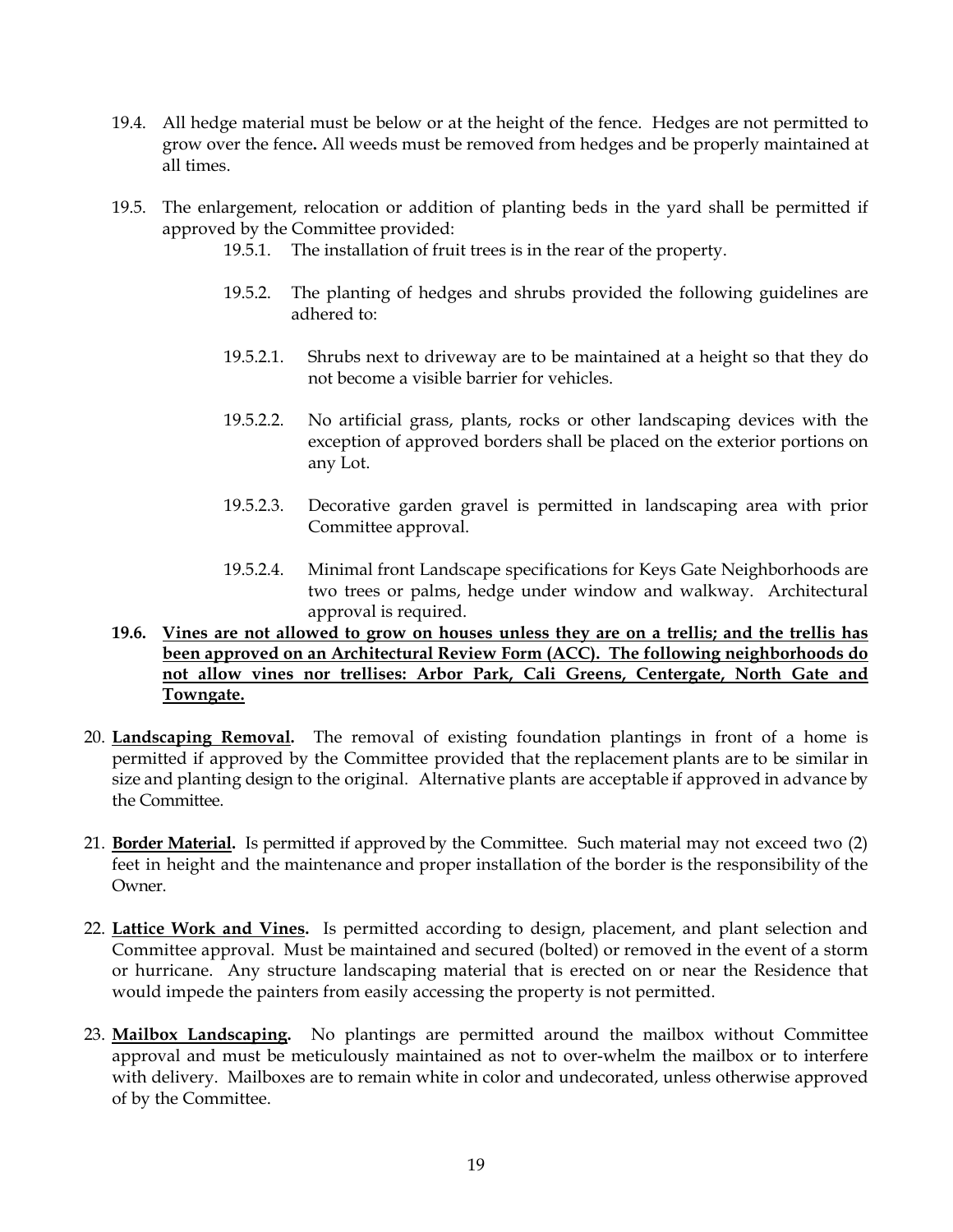- 24. **Exterior Lighting.** Exterior Lighting must be approved by the Committee and the following guidelines must be adhered to:
	- 24.1. The location and type of lighting will not interfere with Owner's neighbor's enjoyment of their property.
	- 24.2. Garden lighting is permitted; however, the lighting must be installed only inside the landscaping beds. The lawn maintenance company will not be responsible for any damage that may occur in the process of maintaining the property.
	- 24.3. In ground light poles located at the front of the property must be approved by the Committee according to selection, conformity, height, and style of home.
	- 24.4. Novelty light fixtures are prohibited.
- 25. **Lawn Decorations.** All lawn decorations must be approved by the Committee. All lawn decorations must be removed in the event of high winds or hurricanes.
	- 25.1. Garden statues, lawn ornaments, or similar items are permitted to be displayed in the front of the property provided that there are a total of no more than four (4) and the maximum height is not to exceed two (2) feet.
	- 25.2. Each property may display up to two (2) chairs or one (1) garden bench on the porch provided that they are of reasonable dimension and well maintained. No benches or chairs are permitted in the landscaping or landscaping beds. Appropriate measures must be taken to remove them in the event of high winds.
	- 25.3. Wall Decorations are permitted provided approval by the Committee. Wall Decorations maybe displayed in the front of the home provided that there are a total of no more than two (2) and maximum height is not to exceed two (2) feet each. Wall decorations must be removed or secured during hurricanes or high winds.
	- 25.4. NORTHGATE, ARBOR PARK, CENTERGATE, TOWNGATE, CALI GREENS: No items, Staghorn ferns, and/or orchids are permitted in the common area or on trees, and/or landscaping. No obstruction is to impede the Association from routine maintenance.
	- 25.5. Center Gate Condo rear landscape: A 2 foot strip of land running along the rear portion of your Condo may be used for a garden. This must be maintained at a height of 4 feet and must not encroach beyond the 2 feet wide strip onto Community Property. Must have ACC approval of plant material, no invasive or unapproved plantings.
	- 25.6. Center Gate Condo garden: A side garden is allowed in Condo by the utility room not to exceed 3" in height. This garden must not interfere with the sidewalk or utility room access. No invasive vines, ferns or air plants will be allowed in ground or pots in the outside area.
	- 25.7. Center Gate Condo Patio: A 10 feet x 10 feet patio is allowed behind your condo with ACC approval. A 2 feet strip of hedges may be planted around your patio with ACC approval.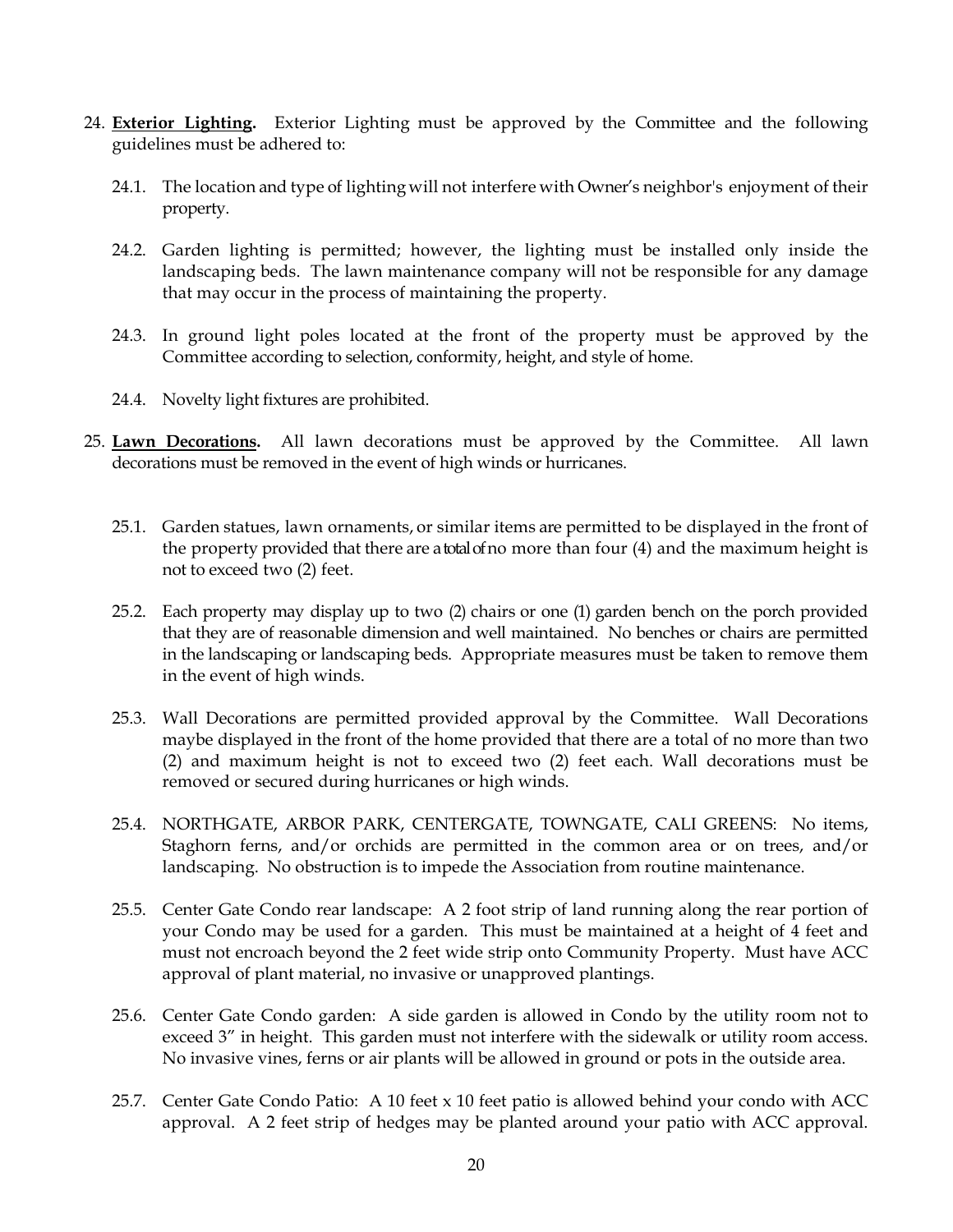This must be maintained by owner at a 4 feet height and no more than 2 feet wide. (Unless planted by developer or Landscaping Company). If owner does not maintain, garden will be removed at owner's expense.

- 25.8. Center Gate screened patio area: Lattice work must be white and affixed to the inside of the patio by hardware and on the side of the screen. Clear plastic covering of the patio area must be on inside of the screen. All changes to patio area must be submitted with a request for ACC review.
- 25.9. Potted plants are permitted provided:
	- 25.9.1. A total of **six (6)** potted plants may be displayed at the entryway, front walk way or driveway. Except in Arbor Park, Cali Greens, and Towngate from patio area.
	- 25.9.2. The pots must coordinate in size, style, and color with the house and the size must be appropriate to the location of where they are being placed.
	- 25.9.3. The pots must contain living plants. The plants are to be maintained in a healthy condition and the pots are to be kept weed free. No artificial plants or flowers are permitted.
	- 25.9.4. Appropriate measures must be taken to remove potted plants in the event of high winds.
	- 25.9.5. Potted plants are not to be placed in the front yard landscaping beds.
	- 25.9.6. The location of the pots does not impede access to the yard by the lawn maintenance crews.
	- 25.9.7. Window flower boxes are permitted. They must be the same color as the body of the house or trim. The size is to be proportionate to window size and mounted correctly.

#### **26. CONTRACTORS/VENDORS**

- **26.1.** Contractors/Vendors not under contract to the KGCA, are to adhere to the following in all cases, except Emergency Repairs:
	- 26.1.1. Contractors are only permitted to work between the hours of 7:30am and 5:00pm
	- 26.1.2. No Sundays or Holidays.
	- 26.1.3. Commercial deliveries are allowed between the hours of 7:30 AM and 9 PM.

#### 27. **Clothes-line Drying:**

- 27.1. To conform to the Florida Energy Act, FS 163.04. The following will be permitted.
	- 27.1.1. Umbrella type, Clothes drying rack with a flush ground mount receptacle.
	- 27.1.2. Condominiums, Townhomes, and Small yards may use folding drying racks.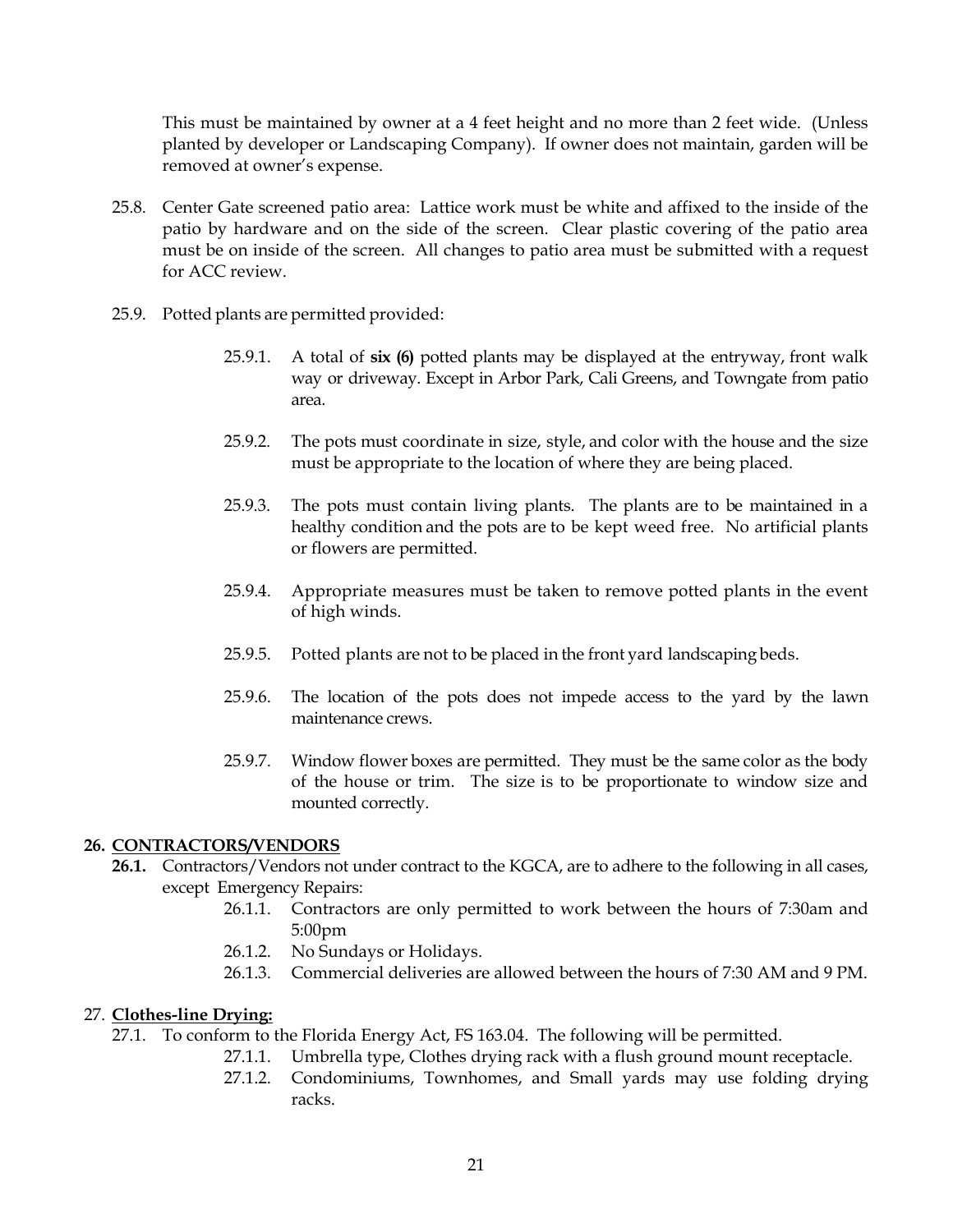- 27.1.2.1. All drying apparatus MUST be taken down and stored out of sight each day.
- 27.1.2.2. All drying apparatus are permitted on non-lawn maintenance days.
- 27.1.2.3. Patio railings and fences are not to be used for drying clothes.
- 27.1.2.4. Front of house and Entryways are not permitted to be used, only in backyard or courtyard.
- 27.1.3. Clothes lines are NOT permitted.
- 27.1.4. Drying Hours are 8:00am to 5:00pm, only Monday through Saturday, No Holidays.

#### **28. Pets:**

- 28.1 Center Gate, 1 pet permitted, East Lake, Fairways, 3 pets permitted, Towngate, North Gate, Keys Landing, Shores, Arbor Park, Palm Isles, Cali Greens, and Palm Breeze, two pets permitted.
- 28.2. All pets must be on a leash at all times, no longer than six (6) feet.
- 28.3. All resident(s) must and are responsible to pick-up any pet excretions in the common area(s) as well as any private residence.
- 28.4. All homeowners are responsible that their pet(s) do not cause a nuisance to any neighbor.
- 28.5. No pets or animals are to be left unattended in the yard, balcony, porch or patio.
- 28.6. Owner/Guest not permitted to feed any wildlife, strays or domestic animals/pets.

#### **29. Neighborhood Specific Community Standards.**

#### a. **Arbor Park**

- i. **Landscaping.** No landscape changes or alterations permitted on Association maintained areas.
- ii. **Courtyard/Patios:** Modification of landscaping permitted, with ACC approval. Planting of trees are not permitted. Palms on the pre-approved list for planting are permitted (see listing below). Screen enclosures, tents, covers are not permitted. Lakeside homes: Courtyards may be paved and expanded with ACC approval using the current pavers. Landscaping modifications in courtyard not maintained by the Association is permitted with ACC approval using approved planting material listing. Lakeside homes may only install concrete slab patio of 11'x13' using same pavers as driveways and walkways with ACC approval.

Approved Palms for Courtyards (non-lakeside homes):

- Macaw Palm, Aiphanes aculeate
- Orange Crown shaft, Areca vestiaria
- Carpentaria Palm, Carpentaria acuminate
- Costa Rican Bamboo Palm, Chamaedorea costaricana
- Bamboo Palm, Chamaedorea seifrizil
- Miraguama Palm, Coccothrinax miraguama
- Hurricane Palm, Dictyosperma album
- Cabada Palm, Dypsis cabadae
- Bottle Palm, Hyophorbe lagenicaulis
- Spindle Palm, Hyophorbe verschaffeitil
- Pygmy Date Palm, Phoenix Roebelenii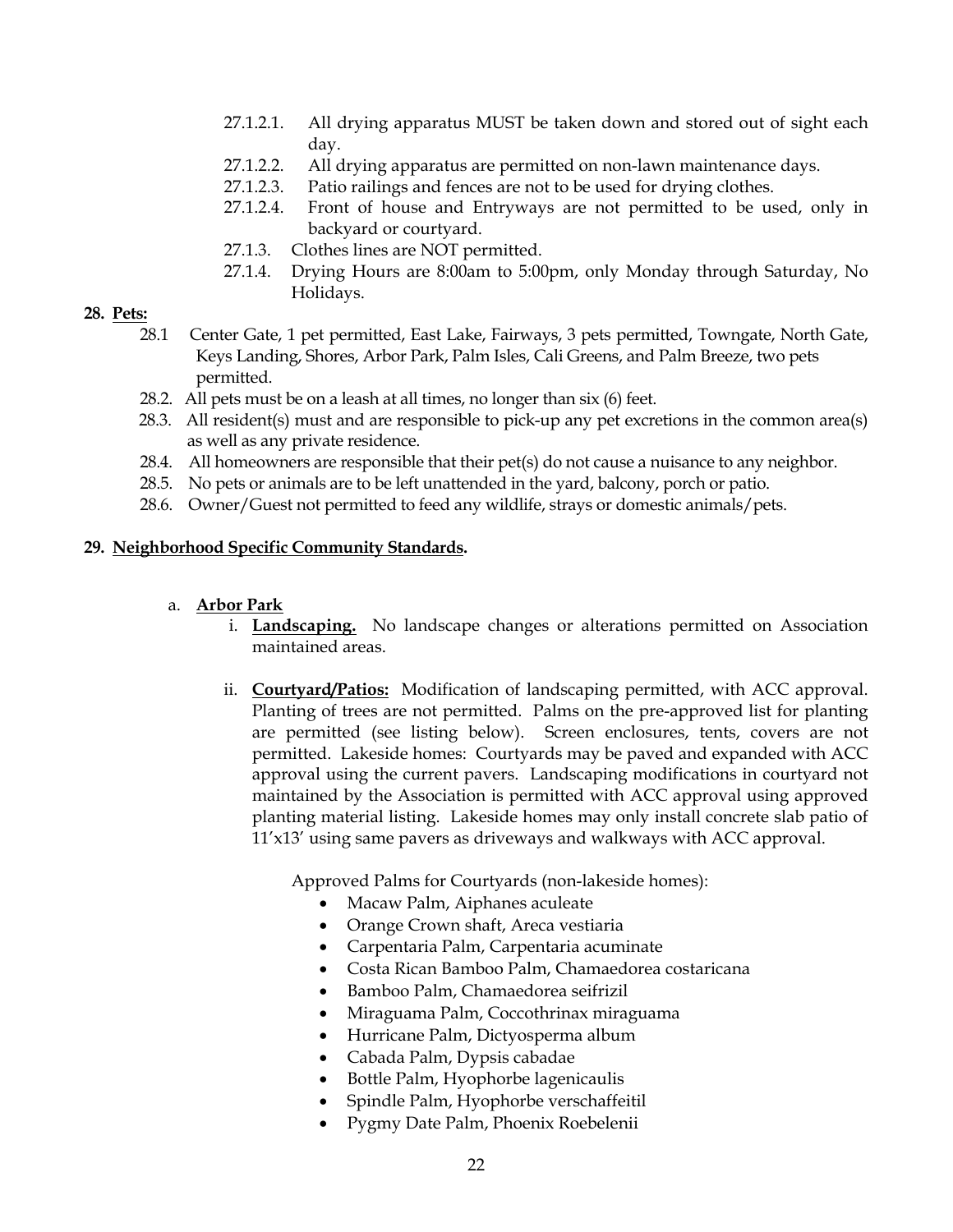- Buccaneer Palm, Pseudophoenix sargentil
- Solitaire Palm, Ptychosperma elegans
- Thatch Palm, Thrinax morisii
- iii. No items are permitted on the common area, and/or landscaping. No obstruction is to impede the Association from routine maintenance.
- iv. Awnings are not permitted.
- v. **Driveways:** Expansion of driveways is not permitted. Non-lakeside homes are not permitted to pave, stain and or resurface driveways. Lakeside homes are permitted to pave with current pavers. Sealing of driveways is permitted with ACC approval. Carports are not permitted.
- vi. **Walkways/Porches:** Expansion of walkways and porches is not permitted. Sealing of walkways and porches is permitted with ACC approval.
- vii. Satellite dishes are only to be attached to the back buildings and within courtyard areas near AC units. Size of satellite dish can be no larger than 22.5 in. x 32.5 in. Any exposed wiring must blend with building.
- viii. No owner shall paint the exterior of any building, including doors and courtyards unless to repair damage caused by homeowner.
	- ix. **Screen enclosures** are not permitted.
	- x. No owner shall replace the existing roof.
	- xi. No fence of any kind is permitted.
- xii. Sheds are not permitted. Storing items in the courtyards/patio is prohibited.
- xiii. Lattice and Vines are not permitted. Lattice (without vines) can be cut to size and attached to courtyard gates from the inside of the courtyard with ACC approval.
- xiv. **Light Fixtures:** Homeowners may choose to replace light fixtures for porches, patios, and balconies with the current builder fixtures or Association approved fixtures. To upgrade from the current builder's light fixtures, an ACC must be submitted. The Association approved fixtures can be purchased from The Home Depot.

The Association approved upgraded light fixtures are noted below:

- **Front Porch/Walkways/Balcony/Courtyard: Hampton Bay model BBP 1611-WHT/SKU# 240339 Color: WHITE (Homes with Balconies: both light fixtures must be changed).**
- **Garage: Hampton Bay, model HBI 4192WH/SKU# 248617 Color: WHITE.**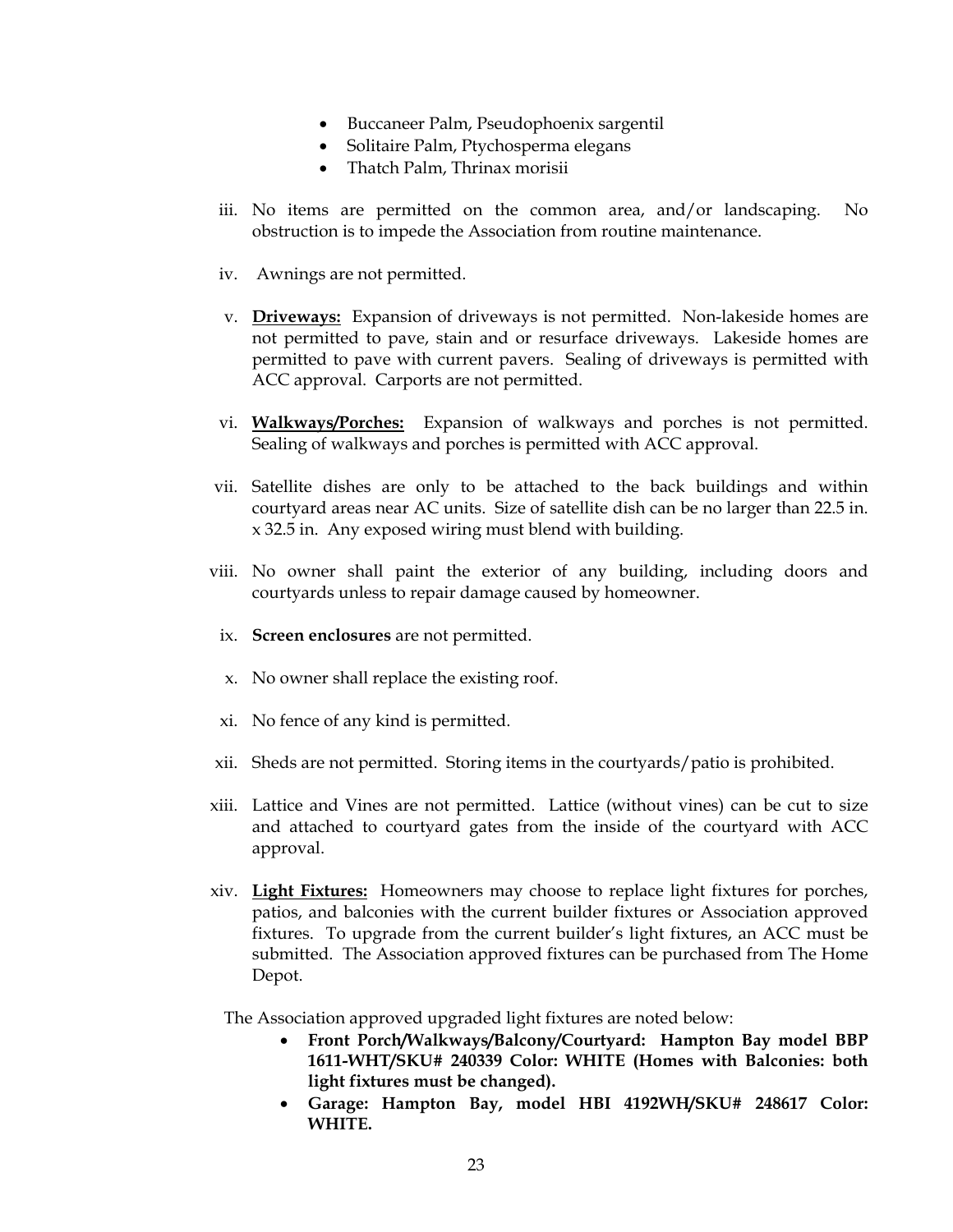- **Courtyard Non-Lakeside: Homeowners may install a light fixture in their courtyards with ACC approval. Fixture must be no smaller than 11.1" H, 4.45" W, 6.65"D and cannot be exceed 14.5"H, 6.5"W, 7.75"D.**
- **Courtyard Lakeside Ceiling Lighting: Hanging light fixtures are allowed but cannot be lower than 5" from the base and must have a white or bronze finish.**

**Homeowners electing to replace the current builder light fixture with the same, only the white finished wall mounted jelly jars may be used for porches, courtyards, and balconies and the white wall lantern for garages (Progress lighting, model # P5815-30). Both are also available at The Home Depot.** 

- xv. **Curbside Parking:** Vehicle covers are not permitted on curbside parking. Motorcycles/scooters must park at a 90 degree angle. Overnight parking is not permitted in the pool/playground parking lot except for Association vehicles. Parking/standing on the grass/swale is prohibited.
- **xvi. Front door address numbers:** Only preapproved arch plaque allowed. Contact Association for sample picture and specifications.
- b. **Augusta Greens I.** Above ground pools are prohibited.
- c. **Augusta Greens II.** Above ground pools are prohibited.
- **d. Cali Greens** 
	- **i. Landscaping.** No landscape changes or alterations permitted on Association maintained areas.
	- ii. **Courtyard:** Modification of landscaping permitted, with ACC approval.
	- iii. No items are permitted on the common area, and/or landscaping. No obstruction is to impede the Association from routine maintenance.
- e. **Dunwoodie.** Above ground pools are prohibited.
- f. **East Lake.**
	- i. Above ground pools are prohibited.
	- ii. Beaches, fences and landscaping are **not allowed** in Lake Common Areas.
	- **iii. CIRCULAR DRIVEWAYS: In an effort to increase the available parking for vehicles, while maintaining the neighborhood aesthetics, East Lake will allow the addition of circular driveways meeting the following design specifications:**
		- **1. Circular driveway to use paver bricks matching the existing driveway paver bricks.**
		- **2. Maximum width at any point to be 10 feet.**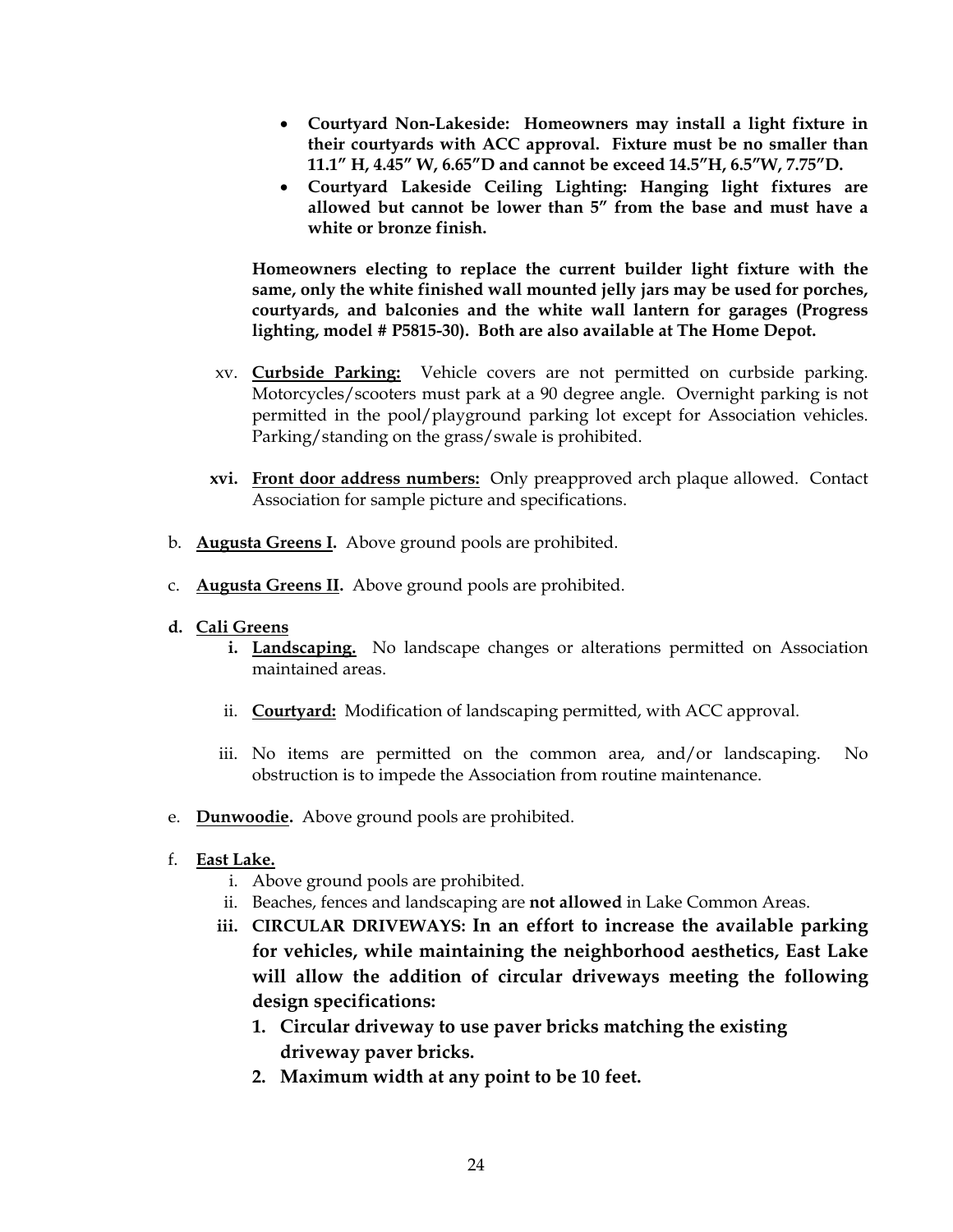- **3. Drive must extend from the tip of the existing walkway for the front door of the house to the sidewalk at the point in line with the edge of the house.**
- **4. There must be a continuous arc from the public sidewalk to the existing walkway for the front door.**
- **5. Landscape in the area between the driveways and the sidewalk to include at least 1 tree and bushes.**
- **6. Driveway on the swale may be straight or flared at a 30 degree maximum angle from the driveway.**
- **7. Removal of existing trees in order to install the circular driveway is to follow existing rules concerning replacement.**
- **8. A current survey of the property is to be modified to show the proposed circular driveway. This is to be submitted with the Architectural Review Form.**
- **9. If the above specifications cannot be met because the house design does not allow for the addition of a circular driveway, then no other driveway expansion designs are allowed.**
- **10. Please contact the Keys Gate management office for a drawing.**
- g. **Fairways.** 
	- i. Above ground pools are prohibited.
	- **ii. CIRCULAR DRIVEWAYS: In an effort to increase the available parking for vehicles, while maintaining the neighborhood aesthetics, Fairways Estates will allow the addition of circular driveways meeting the following design specifications:**
		- **11. Circular driveway to use paver bricks matching the existing driveway paver bricks.**
		- **12. Maximum width at any point to be 10 feet.**
		- **13. Drive must extend from the tip of the existing walkway for the front door of the house to the sidewalk at the point in line with the edge of the house.**
		- **14. There must be a continuous arc from the public sidewalk to the existing walkway for the front door.**
		- **15. Landscape in the area between the driveways and the sidewalk to include at least 1 tree and bushes.**
		- **16. Driveway on the swale may be straight or flared at a 30 degree maximum angle from the driveway.**
		- **17. Removal of existing trees in order to install the circular driveway is to follow existing rules concerning replacement.**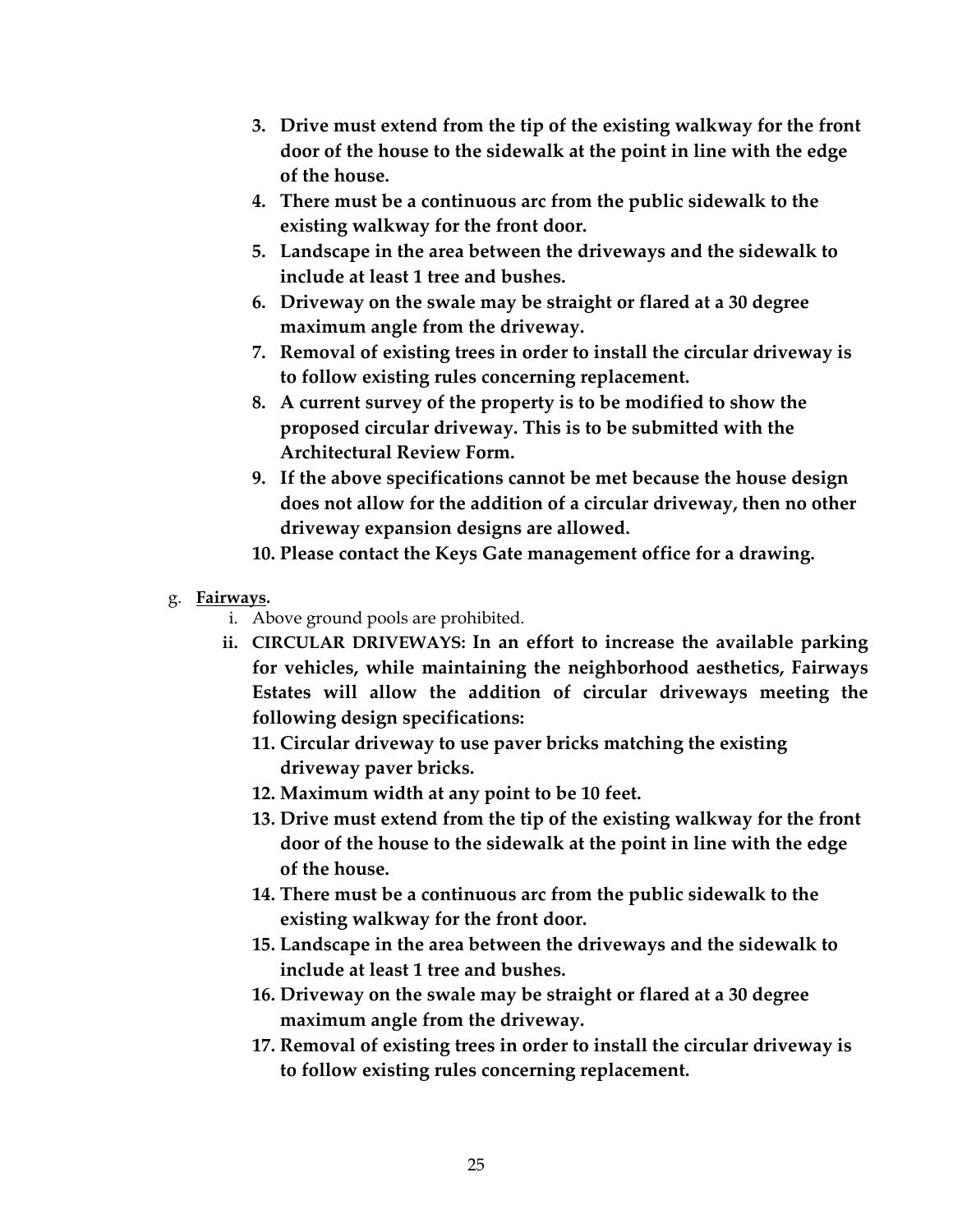- **18. A current survey of the property is to be modified to show the proposed circular driveway. This is to be submitted with the Architectural Review Form.**
- **19. If the above specifications cannot be met because the house design does not allow for the addition of a circular driveway, then no other driveway expansion designs are allowed.**
- **20. Please contact the Keys Gate management office for a drawing.**
- **h. Keys Landing.** 
	- **i. Above ground pools are prohibited.**
	- **ii. CIRCULAR DRIVEWAYS: In an effort to increase the available parking for vehicles, while maintaining the neighborhood aesthetics, Keys Landings will allow the addition of circular driveways meeting the following design specifications:**
		- **21. Circular driveway to use paver bricks matching the existing driveway paver bricks.**
		- **22. Maximum width at any point to be 10 feet.**
		- **23. Drive must extend from the tip of the existing walkway for the front door of the house to the sidewalk at the point in line with the edge of the house.**
		- **24. There must be a continuous arc from the public sidewalk to the existing walkway for the front door.**
		- **25. Landscape in the area between the driveways and the sidewalk to include at least 1 tree and bushes.**
		- **26. Driveway on the swale may be straight or flared at a 30 degree maximum angle from the driveway.**
		- **27. Removal of existing trees in order to install the circular driveway is to follow existing rules concerning replacement.**
		- **28. A current survey of the property is to be modified to show the proposed circular driveway. This is to be submitted with the Architectural Review Form.**
		- **29. If the above specifications cannot be met because the house design does not allow for the addition of a circular driveway, then no other driveway expansion designs are allowed.**
		- **30. Please contact the Keys Gate management office for a drawing.**
- i. **North Gate.**
	- i. **Fence Restrictions.**
		- 1. **North Gate Estates Fence Restrictions.** Florida design communities allowed certain fences to be installed (generally where three (3) Lots are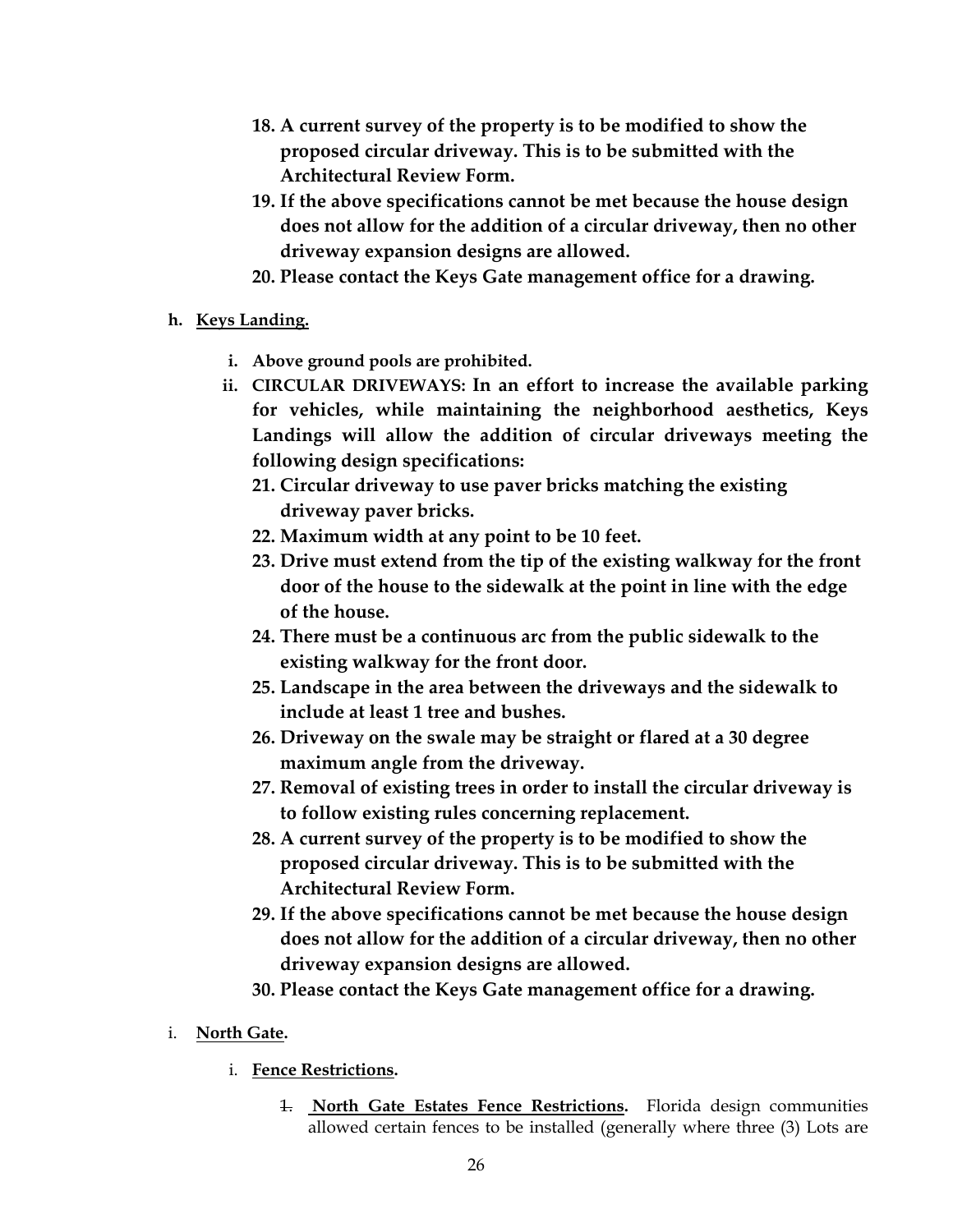combined into two (2)). **No other fences will be permitted in North Gate, regardless of design or material**. These fences can be a maximum of four (4) feet high, must be green chain link in material and should be appropriately landscaped with (4) feet hedge on the outside of the fence. Fences are limited to and shall not extend beyond the pool/patio area filled with concrete.

- 2. **North Gate Single Family.** No fences permitted.
- 3. **North Gate Villas.** No fences permitted.
- ii. **Wood Decks.** No wood decks are permitted.
- iii. **Lattice Work and Vines.** Lattice work and vines are not permitted.
- iv. **Exterior Lighting.** Carriage lights only permitted on both sides of the garage door with ACC approval. Bulb may only be clear or white in color.
- v. **Approved Plant Material.** See Northgate plant list.
	- **1.** Trees. No Fruit Tree(s). See Northgate plant list**.**
	- 2. **Palms** See Northgate plant list
	- 3. **Shrubbery and Hedges. Coco** Plum, Green Island Ficus, Green Arboricola, or Trinet is permitted hedge material in the front of house and along the entrance, walkway, and sidewalk.

### **4. Height of the hedges**

- a. Front Window Four (4") inches under the window.
- b. Along driveway & walkway Thirty-Two (32") inches
- c. Back of house on a berm  $-$  six  $(6')$  feet
- d. Behind home NO berm eight (8') feet
- e. Both sides of the home Five (5') feet
- f. Front/Side of  $A/C$  unit four  $(4'')$  inches above the top
- **g.** Back Screen Enclosure Thirty-Two (32") inches

#### \*NO ADDITIONAL LANDSCAPE WILL BE PERMITTED FOR NORTH GATE NEIGHBORHOOD.\*

- vi. No swing sets or play equipment are allowed in yards.
- vii. Window flower boxes are not permitted.
- viii. Driveway expansions are prohibited.
	- ix. Screen Enclosures may be constructed with ACC approval and subject to the following guidelines:
		- 1. Constructed on approved concrete pad
		- 2. White, Black, or Bronze metal color
		- 3. All screening material must be Black or Charcoal.
		- 4. An eighteen (18") inch White aluminum splash is permitted. No Lattice or other framing may be used.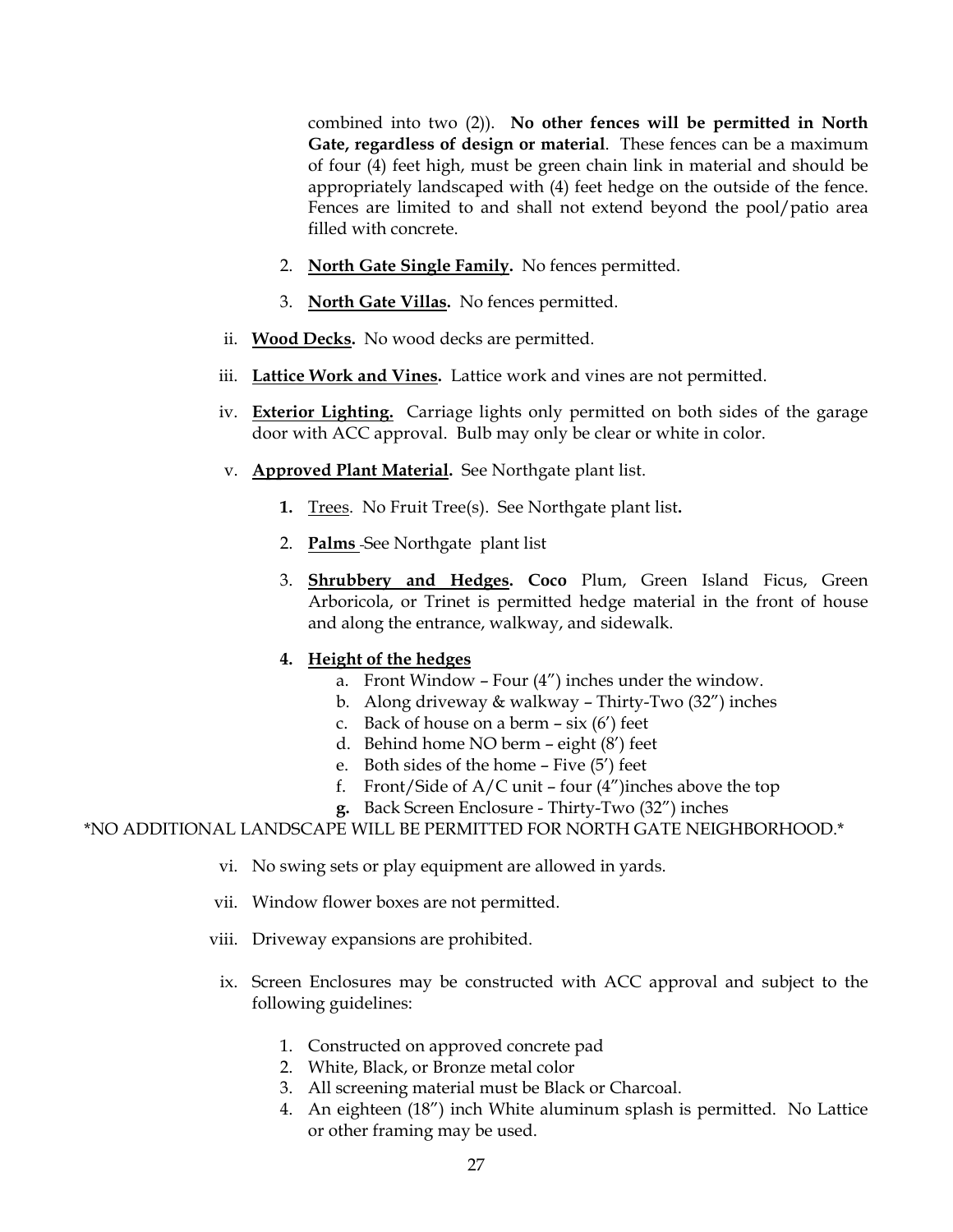- 5. Enclosure may only be used as a screened room; enclosure is not to be used as storage. Patio Type furniture only.
- x. Vehicles may only park in-line with the driveway. No across driveway or parking.
- xi. Vehicle covers are prohibited.

#### **xii. Above ground pools are prohibited.**

- j. Palm Isles.
	- **i. Above ground pools are prohibited.**
	- **ii. CIRCULAR DRIVEWAYS: In an effort to increase the available parking for vehicles, while maintaining the neighborhood aesthetics, Palm Isle Estates will allow the addition of circular driveways meeting the following design specifications:**
		- **1. Circular driveway to use paver bricks matching the existing driveway paver bricks.**
		- **2. Maximum width at any point to be 10 feet.**
		- **3. Drive must extend from the tip of the existing walkway for the front door of the house to the sidewalk at the point in line with the edge of the house.**
		- **4. There must be a continuous arc from the public sidewalk to the existing walkway for the front door.**
		- **5. Landscape in the area between the driveways and the sidewalk to include at least 1 tree and bushes.**
		- **6. Driveway on the swale may be straight or flared at a 30 degree maximum angle from the driveway.**
		- **7. Removal of existing trees in order to install the circular driveway is to follow existing rules concerning replacement.**
		- **8. A current survey of the property is to be modified to show the proposed circular driveway. This is to be submitted with the Architectural Review Form.**
		- **9. If the above specifications cannot be met because the house design does not allow for the addition of a circular driveway, then no other driveway expansion designs are allowed.**

### **10. Please contact the Keys Gate management office for a drawing.**

- iii. Palm Isles Fence Restrictions. BLOCK 1:
	- 1. Builder provided a four (4) foot green vinyl fence with hedge on the rear perimeter berm.
	- 2. Lot 1 Block 2: builder provided a six (6) foot green vinyl fence on north side of house with hedge.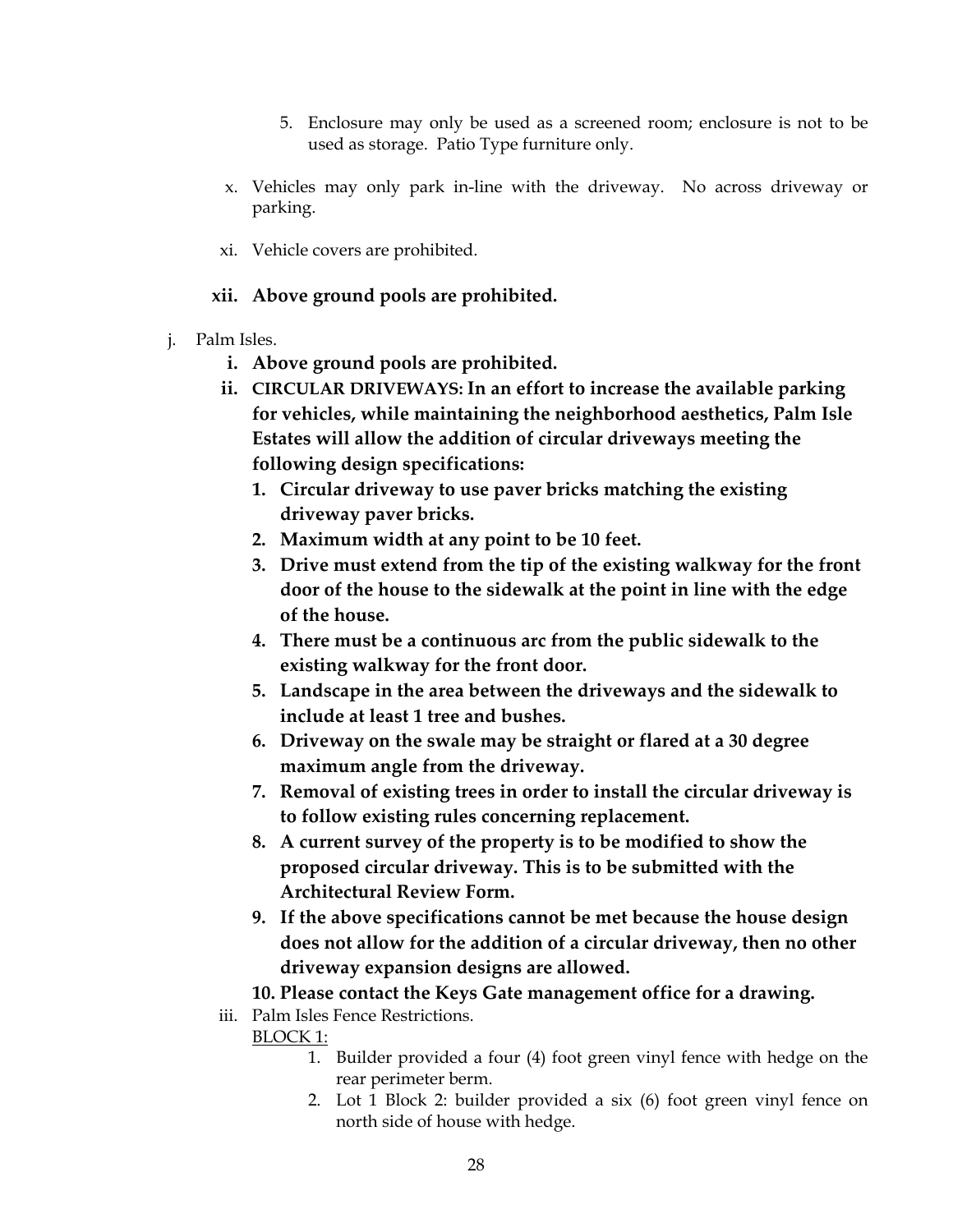- 3. If Resident decides to install own side fencing it must be a six (6) foot vinyl fence or six (6) foot wood fence. It must be finished side out of and fifteen foot setback from house.
- 4. Exceptions:
	- a. Lot 6 Block 1: If Resident decides to install own six (6) foot wood side fence, the south side fence must be placed two (2) feet in from property line and must plant arbicola hedge. The rear perimeter berm fence must be installed according to Block 1 Section 1.

#### BLOCK 2:

- 1. Builder provided a four (4) foot green vinyl fence with hedge on the rear perimeter berm.
- 2. If Resident decides to install own side fencing it must be a six (6) foot green vinyl fence or six (6) foot wood fence. It must also be finished side out of fifteen foot setback from house.
- 3. Exceptions:
	- a. Lot 1 Block 2: Builder provided a six (6) foot green vinyl side fence on the south side of house with hedge.
	- b. Lot 7 Block 2: If Resident decides to install side yard fencing, green vinyl fence must be placed 2 feet in from sidewalk and buyer must plant arbicola hedge.
	- c. Lot 20 Block 2: Builder provided a six (6) foot green vinyl side fence on east side of property.

#### BLOCK 3:

- 1. If Resident decides to install own side or rear fencing it must be a six (6) foot wood fence. It must also be finished side out and a fifteen foot setback from house.
- 2. Exceptions:
	- a. Lot 1 Block 3 and Lot 22 Block 3: If Resident decides to install own fence, the west side fence must be placed two feet in from property line and arbicola hedge to be provided by owner.
	- b. Lot 10 Block 3: If Resident decides to install own fence, the south side fence must be placed two feet in from property line and an arbicola hedge must be planted by owner.
	- c. Lot 13 Block 3: If Resident decides to install own fence, the north side fence must be placed two feet in from property line and an arbicola hedge must be planted by owner.
- BLOCK 4:
	- 1. If Resident decides to install own side or rear fencing it must be a six (6) foot wood fence. It must also be finished side out and there must be a fifteen foot setback from house.
	- 2. Exceptions:
		- a. Lot 1 Model.
		- b. Lot 6 Block 4 and Lot 7 Block 4: If Resident decides to install their own fence the south side must be placed two feet in from property line and owner must plant an arbicola hedge.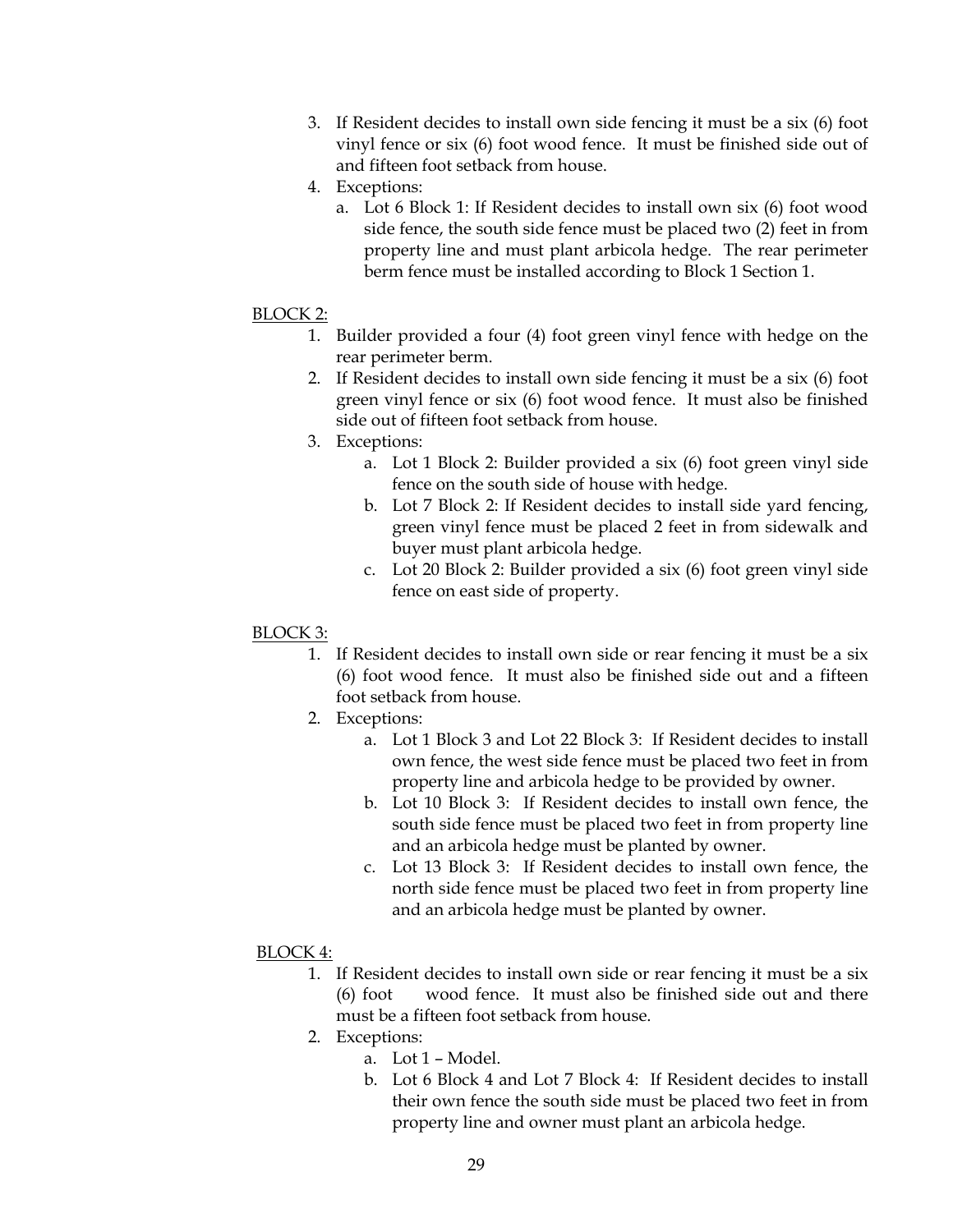- c. Lot 8 Block 4 and Lot 18 Block 4: If Resident decides to install their own fence, the north side must be placed two feet in from property line and owner must plant an arbicola hedge.
- d. Lot 16 Block 4: If Resident decides to install their own fence, the south side must be placed two feet in from property line and owner must plant an arbicola hedge.

#### BLOCK 5:

- 1. The Builder installed a six (6) foot green vinyl fence on the rear perimeter of every lot.
- 2. If Resident decides to install own side fencing, it must also be a green vinyl six (6) foot fence. No wood fencing permitted.
- 3. Exceptions:
	- a. Lot 23 Block 5: If Resident decides to install own side fencing, the north side must be placed two feet in from property line and owner must plant an arbicola hedge.

#### k. **The Shores.**

- i. **Awnings.** Awnings must be retractable or removable.
- ii. Ornamental iron security grills are not permitted.
- iii. Above ground pools are prohibited.
- **iv. CIRCULAR DRIVEWAYS: In an effort to increase the available parking for vehicles, while maintaining the neighborhood aesthetics, Shores Estates will allow the addition of circular driveways meeting the following design specifications:**
	- **31. Circular driveway to use paver bricks matching the existing driveway paver bricks.**
	- **32. Maximum width at any point to be 10 feet.**
	- **33. Drive must extend from the tip of the existing walkway for the front door of the house to the sidewalk at the point in line with the edge of the house.**
	- **34. There must be a continuous arc from the public sidewalk to the existing walkway for the front door.**
	- **35. Landscape in the area between the driveways and the sidewalk to include at least 1 tree and bushes.**
	- **36. Driveway on the swale may be straight or flared at a 30 degree maximum angle from the driveway.**
	- **37. Removal of existing trees in order to install the circular driveway is to follow existing rules concerning replacement.**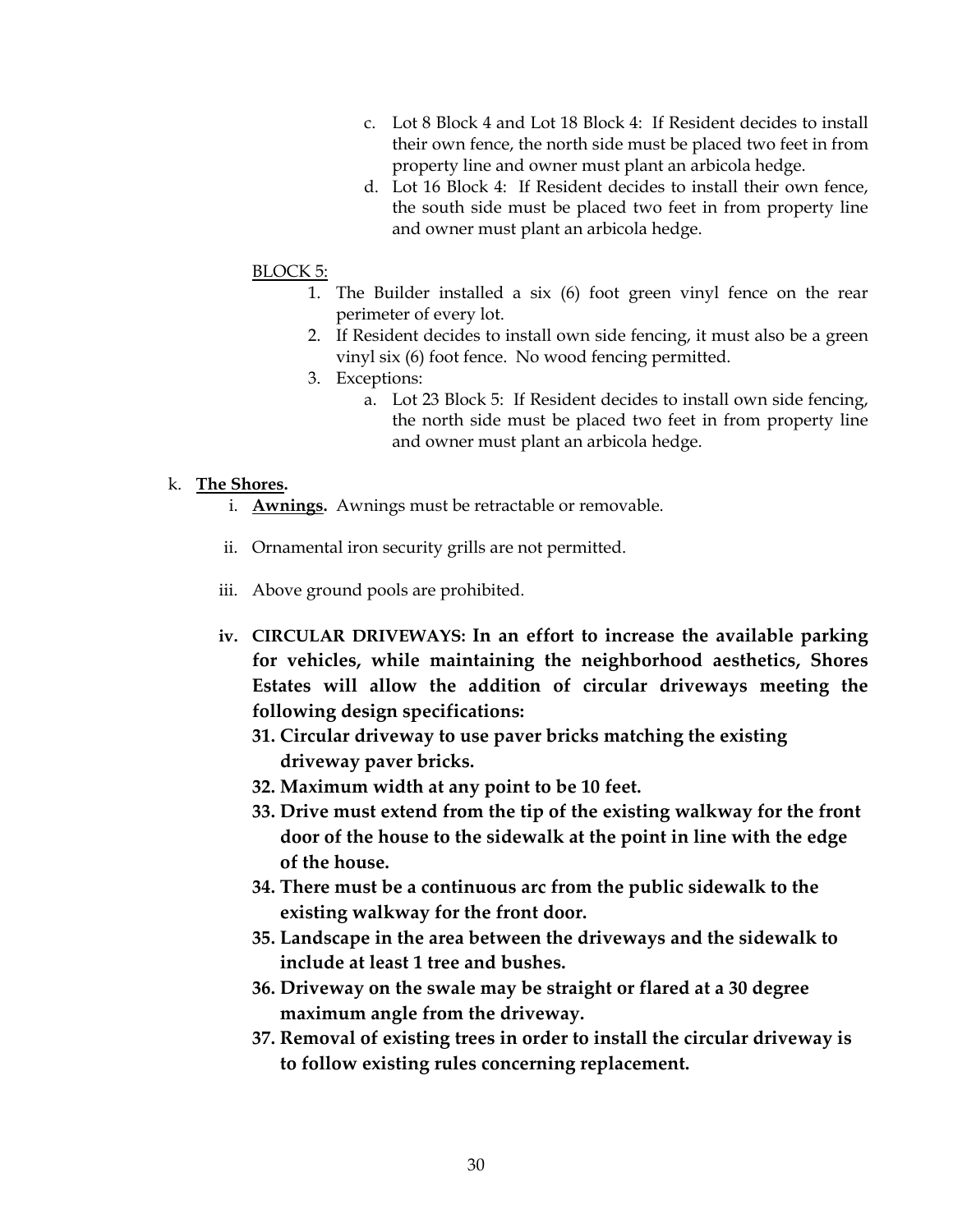- **38. A current survey of the property is to be modified to show the proposed circular driveway. This is to be submitted with the Architectural Review Form.**
- **39. If the above specifications cannot be met because the house design does not allow for the addition of a circular driveway, then no other driveway expansion designs are allowed.**
- **40. Please contact the Keys Gate management office for a drawing.**

#### l. **Towngate.**

- i. No satellite dish, antenna, antenna pole, antenna mast, electronic devises, satellite dish antennas, or antenna towers are permitted to be attached in any manner to the outside of the building.
- ii. Awnings shall not be permitted.
- iii. Glass blocks shall not be permitted.
- iv. No Owner shall paint the exterior of any building.
- v. No Owner shall resurface any existing driveway.
- vi. No Owner shall replace any existing siding.
- vii. No Owner shall replace the existing roof.
- viii. No items are permitted on the common area, and/or landscaping. No obstruction is to impede the Association from routine maintenance.

#### **30. Center Gate Condominiums:**

30.1 No gas bar-b-ques/grills permitted on the balcony nor the patio area. Fire code NFPA1:10.11.7 and NFPA 1:69.5.3.5 (Storage within Residential Buildings).

30.2 Center Gate Condo rear landscape: A 2 foot strip of land running along the rear portion of your Condo may be used for a garden. This must be maintained at a height of 4" and must not encroach beyond the 2" wide strip onto Community Property. Must have ACC approval of plant material, no invasive or unapproved plantings.

30.3 Center Gate Condo garden: A side garden is allowed in Condo by the utility room not to exceed 3" in height. This garden must not interfere with the sidewalk or utility room access. No invasive vines, ferns or air plants will be allowed in ground or pots in the outside area.

30.4 Center Gate Condo Patio: A 10" x 10" patio is allowed behind your condo with ACC approval. A 2" strip of hedges may be planted around your patio with ACC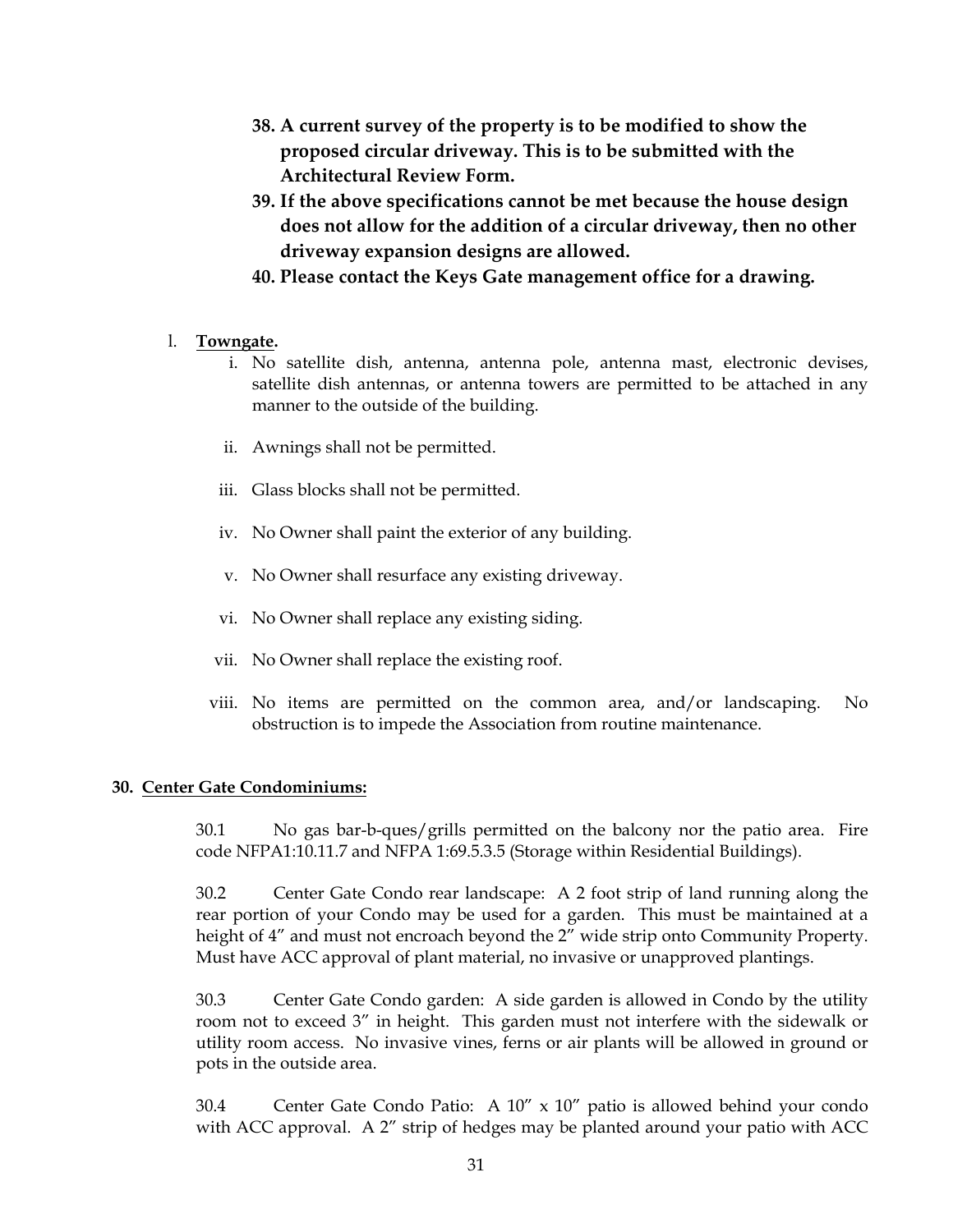approval. This must be maintained by owner at a 4" height and no more than 2" wide. (Unless planted by developer or Landscaping Company). If owner does not maintain, garden will be removed at owner's expense.

30.5 Center Gate screened patio area: Lattice work must be white and affixed to the inside of the patio by hardware and on the side of the screen. Clear plastic covering of the patio area must be on inside of the screen. All changes to patio area must be submitted with a request for ACC review.

#### **31. Lake Common Areas.**

i. Beaches, fences and landscaping are **not allowed** in Lake Common Areas.

**Conflicts.** In the event there is a conflict between these Community Standards and the Declaration, the Declaration shall prevail.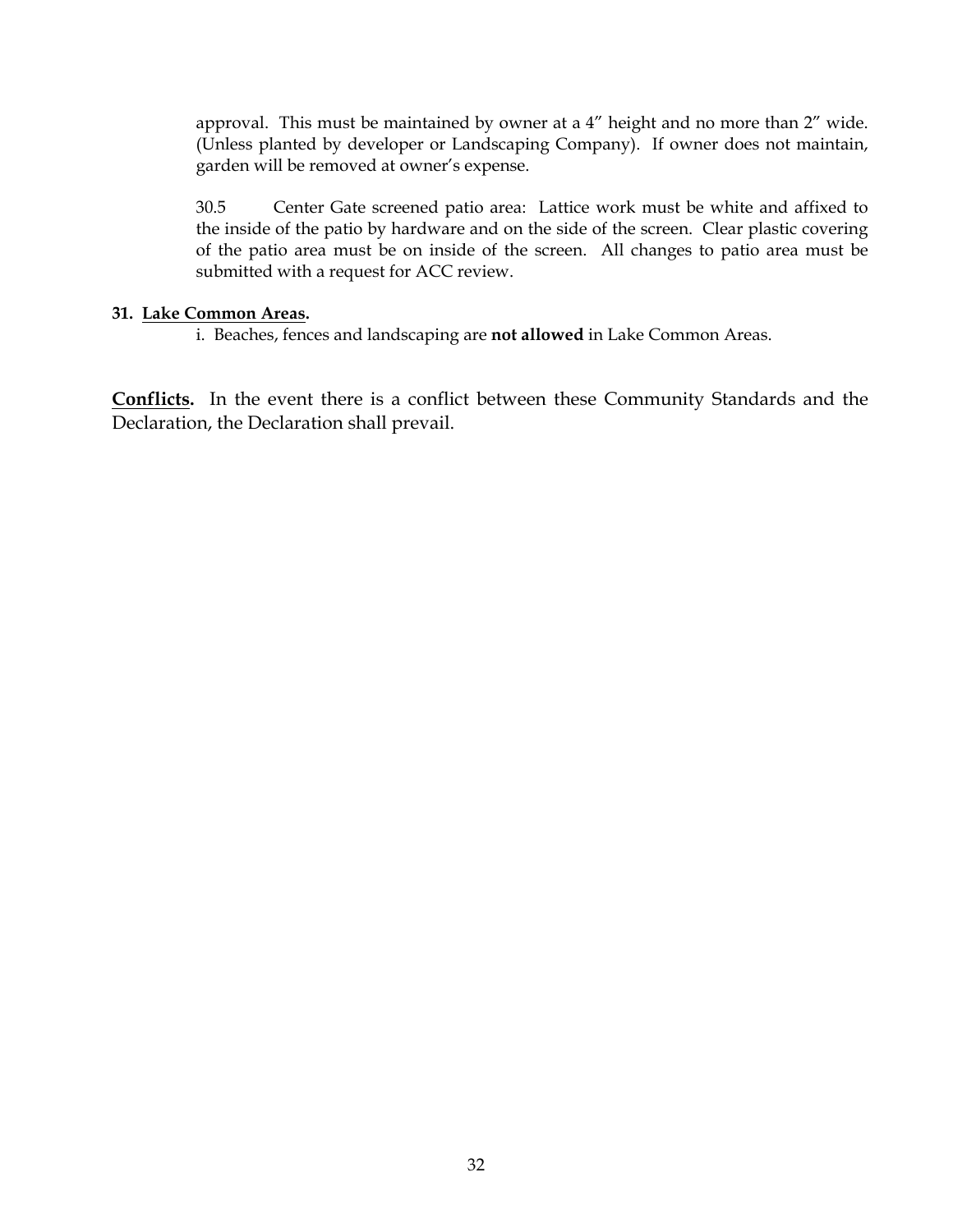## **North Gate Only KEYS GATE COMMUNITY ASSOCIATION, Inc. Plant List**

#### **\* No changes permitted without the prior approval from Architectural Committee \***

**TURF** 

St. Augustine (Floratem) Changes only type of turf allowed

#### **TREES**

Satin Leaf Ligustrum Japanese fern Tree Green Buttonwood Lignum Vitae Silver Buttonwood

#### **PALMS**

Roebellenii Palms Silver Palm Foxtails **Solitaire Palm** Bottle Palm Spindle Palm Buccaneer Palm Teddy Bear Palm Florida Thatch Palm

#### **SHRUBBERY – HEDGES**

Coco-plum Arbicola (Green, Variegated, Trinett) Viburnum Green Island Ficus Green Pittosporum Simpson Stopper Podocarpus

#### **ACCENT PLANTS**

Mammey Crotons Peregrina Dwarf

#### **\* No changes allowed without the written approval from Architectural Committee \***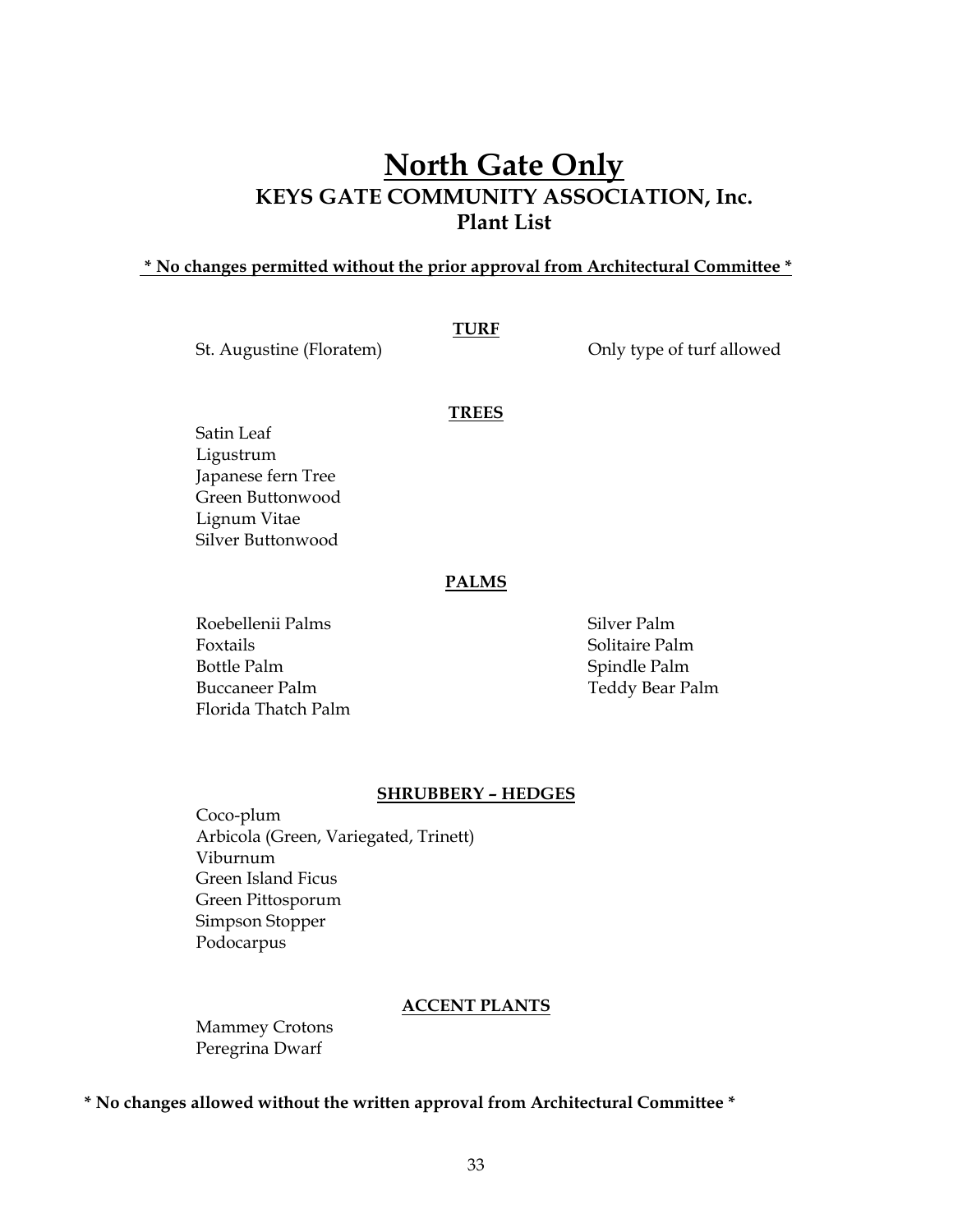## **KEYS GATE COMMUNITY ASSOCIATION ARCHITECTURAL CONTROL COMMITTEE LIST OF PLANT MATERIAL**

To aid property owners who may be considering adding to or changing their existing exterior landscaping, the Committee has created the following list of plant materials for use in Keys Gate. Other types of plant materials may be permitted by the Committee. **All requests must be approved by the Committee.** 

## **COMMON NAME APPLICATION & COMMENT**

| <b>TREES</b><br>Shady Lady<br>Front yard or street tree<br>Yellow Tabebuia<br>Front yard or street tree<br>Used in berms and within side<br>Bottlebrush<br>hedges<br>Pink Tabebuia<br>General use in yards<br>General use in yards<br>Loguat<br>General yard tree<br>Mahogany<br>Orchid<br>Front yard or street tree<br>Use in berms and side hedges<br>Sea Grape<br>General use in yards<br>Pongam<br>Gumbo Limbo<br>General use in yards<br>Satin Leaf<br>General use in yards<br>General use in yards<br>Ligustrum<br><b>PALMS</b><br>Alexander<br>General use in yards<br>General use in yards<br>Canary Date<br>Cuban Royal<br>For use on main road only<br>Queen<br>General use in yards<br>Roebelleni<br>General use in yards<br>General use in yards<br>Sable<br>Foxtails<br>General use in yards<br><b>GROUND COVERS</b><br>Asparagus Fern<br>Used in yard beds and walls | St. Augustine (Floratem) | <b>TURF</b> | Only type of turf allowed   |
|------------------------------------------------------------------------------------------------------------------------------------------------------------------------------------------------------------------------------------------------------------------------------------------------------------------------------------------------------------------------------------------------------------------------------------------------------------------------------------------------------------------------------------------------------------------------------------------------------------------------------------------------------------------------------------------------------------------------------------------------------------------------------------------------------------------------------------------------------------------------------------|--------------------------|-------------|-----------------------------|
|                                                                                                                                                                                                                                                                                                                                                                                                                                                                                                                                                                                                                                                                                                                                                                                                                                                                                    |                          |             |                             |
|                                                                                                                                                                                                                                                                                                                                                                                                                                                                                                                                                                                                                                                                                                                                                                                                                                                                                    |                          |             |                             |
|                                                                                                                                                                                                                                                                                                                                                                                                                                                                                                                                                                                                                                                                                                                                                                                                                                                                                    |                          |             |                             |
|                                                                                                                                                                                                                                                                                                                                                                                                                                                                                                                                                                                                                                                                                                                                                                                                                                                                                    |                          |             |                             |
|                                                                                                                                                                                                                                                                                                                                                                                                                                                                                                                                                                                                                                                                                                                                                                                                                                                                                    |                          |             |                             |
|                                                                                                                                                                                                                                                                                                                                                                                                                                                                                                                                                                                                                                                                                                                                                                                                                                                                                    |                          |             |                             |
|                                                                                                                                                                                                                                                                                                                                                                                                                                                                                                                                                                                                                                                                                                                                                                                                                                                                                    |                          |             |                             |
|                                                                                                                                                                                                                                                                                                                                                                                                                                                                                                                                                                                                                                                                                                                                                                                                                                                                                    |                          |             |                             |
|                                                                                                                                                                                                                                                                                                                                                                                                                                                                                                                                                                                                                                                                                                                                                                                                                                                                                    |                          |             |                             |
|                                                                                                                                                                                                                                                                                                                                                                                                                                                                                                                                                                                                                                                                                                                                                                                                                                                                                    |                          |             |                             |
|                                                                                                                                                                                                                                                                                                                                                                                                                                                                                                                                                                                                                                                                                                                                                                                                                                                                                    |                          |             |                             |
|                                                                                                                                                                                                                                                                                                                                                                                                                                                                                                                                                                                                                                                                                                                                                                                                                                                                                    |                          |             |                             |
|                                                                                                                                                                                                                                                                                                                                                                                                                                                                                                                                                                                                                                                                                                                                                                                                                                                                                    |                          |             |                             |
|                                                                                                                                                                                                                                                                                                                                                                                                                                                                                                                                                                                                                                                                                                                                                                                                                                                                                    |                          |             |                             |
|                                                                                                                                                                                                                                                                                                                                                                                                                                                                                                                                                                                                                                                                                                                                                                                                                                                                                    |                          |             |                             |
|                                                                                                                                                                                                                                                                                                                                                                                                                                                                                                                                                                                                                                                                                                                                                                                                                                                                                    |                          |             |                             |
|                                                                                                                                                                                                                                                                                                                                                                                                                                                                                                                                                                                                                                                                                                                                                                                                                                                                                    |                          |             |                             |
|                                                                                                                                                                                                                                                                                                                                                                                                                                                                                                                                                                                                                                                                                                                                                                                                                                                                                    |                          |             |                             |
|                                                                                                                                                                                                                                                                                                                                                                                                                                                                                                                                                                                                                                                                                                                                                                                                                                                                                    |                          |             |                             |
|                                                                                                                                                                                                                                                                                                                                                                                                                                                                                                                                                                                                                                                                                                                                                                                                                                                                                    |                          |             |                             |
|                                                                                                                                                                                                                                                                                                                                                                                                                                                                                                                                                                                                                                                                                                                                                                                                                                                                                    |                          |             |                             |
|                                                                                                                                                                                                                                                                                                                                                                                                                                                                                                                                                                                                                                                                                                                                                                                                                                                                                    |                          |             |                             |
|                                                                                                                                                                                                                                                                                                                                                                                                                                                                                                                                                                                                                                                                                                                                                                                                                                                                                    |                          |             |                             |
|                                                                                                                                                                                                                                                                                                                                                                                                                                                                                                                                                                                                                                                                                                                                                                                                                                                                                    |                          |             |                             |
|                                                                                                                                                                                                                                                                                                                                                                                                                                                                                                                                                                                                                                                                                                                                                                                                                                                                                    | Lantana                  |             | Used in yard beds and walls |
| Peanut Plant<br>Used in yard beds and walls                                                                                                                                                                                                                                                                                                                                                                                                                                                                                                                                                                                                                                                                                                                                                                                                                                        |                          |             |                             |

**\* No changes permitted without the prior approval from Architectural Committee \***